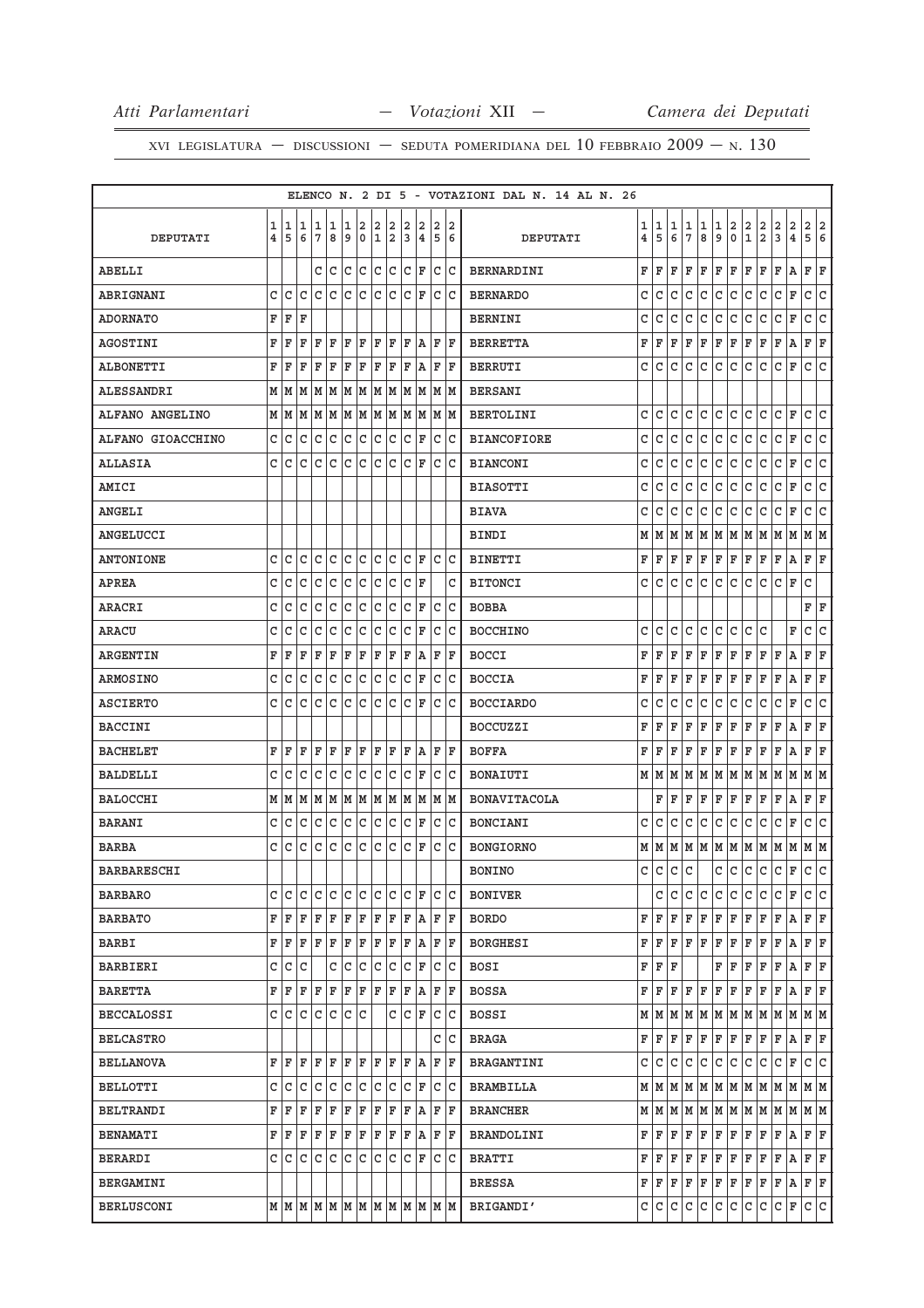|                     |   |           |              |    |             |     |             |   |      |              |     |                              |     | ELENCO N. 2 DI 5 - VOTAZIONI DAL N. 14 AL N. 26 |                |                             |                |              |            |     |                     |              |               |                |                                                                             |              |                |
|---------------------|---|-----------|--------------|----|-------------|-----|-------------|---|------|--------------|-----|------------------------------|-----|-------------------------------------------------|----------------|-----------------------------|----------------|--------------|------------|-----|---------------------|--------------|---------------|----------------|-----------------------------------------------------------------------------|--------------|----------------|
|                     | 1 | 1         | 1            | 1  | 1           | 1   | 2           | 2 | 2    | 2            | 2   | 2                            | 2   |                                                 | 1              | 1                           | 1              | 1            | 1          | 1   | 2                   | 2            | $\frac{2}{2}$ | 2              | $\overline{\mathbf{c}}$                                                     | 2            | 2              |
| DEPUTATI            | 4 | 5         | 6            | 7  | 8           | 9   | $\mathbf 0$ | 1 | 2    | 3            | 14  | 5                            | 6   | DEPUTATI                                        | $\overline{4}$ | 5                           | 6              | 7            | 8          | 9   | $\mathsf{o}\xspace$ | $\mathbf{1}$ |               | $\overline{3}$ | $\overline{4}$                                                              | 5            | $\overline{6}$ |
| <b>BRIGUGLIO</b>    | C | C         | C            | C  | C           | c   | Iс          | C | lc   | C            | ΙF  | C                            | ١c  | <b>CENNI</b>                                    |                |                             |                |              |            |     |                     |              |               |                |                                                                             |              |                |
| <b>BRUGGER</b>      | F | F         | F            | F  | F           | F   | F           | F | F    | F            | ١A  | F                            | ΙF  | <b>CENTEMERO</b>                                | c              | C                           | c              | C            | c          | C   | C                   | c            | C             | c              | F                                                                           |              | C              |
| <b>BRUNETTA</b>     | C | C         | C            | C  | C           | C   | C           | C | C    | C            | ΙF  | C                            | lc  | <b>CERA</b>                                     | F              | F                           | F              | F            | F          | F   | ΙF                  | F            | F             | F              | Α                                                                           | F            | F              |
| <b>BRUNO</b>        | C | C         | C            | C  | C           | C   | C           | C | C    | C            | ΙF  | C                            | lc  | <b>CERONI</b>                                   | С              | С                           | С              | C            | C          | C   | С                   | C            | C             | C              | F                                                                           | С            | C              |
| <b>BUCCHINO</b>     |   |           |              |    |             |     |             |   |      |              |     |                              |     | <b>CESA</b>                                     | F              | F                           | F              | F            | F          | F   | F                   | F            | F             | F              | Α                                                                           | F            | F              |
| <b>BUONANNO</b>     | C | C         | C            | C  | C           | C   | C           | C | C    | C            | ΙF  | C                            | lc  | <b>CESARIO</b>                                  | F              | ΙF                          | F              | F            | F          | F   | F                   | F            | F             | F              | Α                                                                           | F            | F              |
| <b>BUONFIGLIO</b>   | М | M         | M            | M  | M           | M   | M           | M | M    | M            | M   |                              | M M | <b>CESARO</b>                                   | C              | C                           | C              | C            | С          | С   | С                   | С            | C             | C              | F                                                                           | $\mathtt{C}$ | C              |
| <b>BURTONE</b>      | F | F         | F            | F  | F           | F   | F           | F | ΙF   | F            | ١A  | F                            | ΙF  | CHIAPPORI                                       | C              | C                           | C              | C            | C          | С   | C                   | C            | C             | c              | F                                                                           | C            | C              |
| <b>BUTTIGLIONE</b>  | F | F         | M            | ΙF | $\mathbf F$ | F   | F           |   | M  M | F            | ΙA  |                              | MM  | CICCANTI                                        | F              | F                           | F              | F            | F          | F   | F                   | F            | F             | F              | Α                                                                           | F            | F              |
| CALABRIA            | C | C         | C            | C  | C           | C   | C           | C | C    | C            | ΙF  | C                            | lc  | CICCHITTO                                       | C              | С                           | С              | C            | С          | С   | C                   | C            | C             | С              | F                                                                           | C            | C              |
| CALDERISI           | C | C         | C            | C  | C           | C   | C           | C | C    | C            | ΙF  | C                            | lc  | CICCIOLI                                        | С              | С                           | C              | С            | C          | C   | C                   | C            | C             | C              | F                                                                           | С            | C              |
| CALDORO             | C | C         | C            | C  | C           | C   | C           | C | C    | C            | ΙF  | C                            | Iс  | CICU                                            | C              | C                           | C              | С            | C          | C   | C                   | С            | С             | C              | C                                                                           | C            | C              |
| CALEARO CIMAN       | F | ΙF        | F            | F  | F           | F   | F           | F | F    | F            | ١A  | F                            | ΙF  | <b>CIMADORO</b>                                 | F              | ΙF                          | F              | ΙF           | F          | F   | ΙF                  | F            | $\mathbf F$   | F              | Α                                                                           |              |                |
| <b>CALGARO</b>      | F | F         | F            | F  | F           | F   | F           | F | ΙF   | F            | ١A  | F                            | ΙF  | <b>CIOCCHETTI</b>                               |                |                             |                |              |            |     |                     |              |               |                |                                                                             |              |                |
| CALLEGARI           | C | C         | C            | C  | C           | C   | C           | C | C    | C            | ΙF  | C                            | lc  | CIRIELLI                                        | м              | lМ                          | М              | M            | M          | MM  |                     | М            | M             | М              | М                                                                           | м            | M              |
| CALVISI             | F | F         | F            | F  | F           | F   |             | F | F    | F            | A   | F                            | ΙF  | CIRIELLO                                        | F              | F                           | ΙF             | F            | F          | F F |                     | F            | ΙF            | F              | A                                                                           | F F          |                |
| CAMBURSANO          | F | F         | F            | F  | F           | F   | F           | F | F    | F            | A   | F                            | ΙF  | CODURELLI                                       | F              | F                           | F              | F            | F          | F   | F                   | F            | F             | F              | А                                                                           | F            | F              |
| <b>CAPANO</b>       | F | F         | F            | F  | F           | F   | F           | F | ΙF   | F            | ١A  | F                            | ΙF  | COLANINNO                                       |                |                             | F              | F            | F          | F   |                     | F            | ΙF            | F              | Α                                                                           | F            | ΙF             |
| CAPARINI            | M | M         | M            | M  | M           | M   | M           | M | M    | M            | M   | M                            | lм  | <b>COLOMBO</b>                                  | F              | ΙF                          | F              | F            | F          | F   | ΙF                  |              |               |                |                                                                             |              |                |
| CAPITANIO SANTOLINI | F | F         | F            | F  | F           | F   | F           | F | ΙF   | F            | ١A  | F                            |     | COLUCCI                                         |                | MIM                         | M              | M            | M          | M M |                     | M            | M             | M              | M                                                                           | M M          |                |
| CAPODICASA          | F | F         | F            | F  | F           | F   | F           | F | F    | F            | ١A  | F                            | ΙF  | COMAROLI                                        | C              | C                           | C              | C            | C          | С   | C                   | C            | C             | С              | F                                                                           | с            | c              |
| CARDINALE           | F | F         | F            | F  | F           | F   | F           | F | F    | F            | A   | F                            | ΙF  | COMMERCIO                                       |                | c                           | C              | C            | F          | F   | C                   | C            | C             | C              | F                                                                           | С            | C              |
| CARELLA             | F | F         | F            | F  | $\mathbf F$ | F   | F           | F | F    | F            | ١A  |                              |     | COMPAGNON                                       | F              | F                           | F              | F            | F          | F   | F                   | F            | F             | F              | Α                                                                           | F            | F              |
| <b>CARFAGNA</b>     | М | M         | M            | M  | M           | M   | M           | M | M    | M            | M   |                              | M M | CONCIA                                          | F              | F                           | F              | F            | F          | F   | F                   | F            | F             | F              | А                                                                           | F            | F              |
| CARLUCCI            | C | C         | C            | С  | С           | С   | С           | С | C    | C            | ΙF  | C                            | lc  | CONSIGLIO                                       | с              | С                           | с              | $\mathtt{C}$ | C          | C   | C                   | C            | С             | C              | F                                                                           | C            | C              |
| CARRA ENZO          | F | F         | $\mathbf{F}$ | F  | $\mathbf F$ | ΙF  | $\mathbf F$ | F | F    | F            | ١A  | F                            | F   | CONSOLO                                         | C.             | C                           |                |              | lclclclclc |     |                     | c.           | ∣c∙           | C              | $\mathbf F$                                                                 | C            | lc             |
| CARRA MARCO         | F | ΙF        | F            | F  | F           | F   | F           | F | ΙF   | F            | ١A  |                              | F F | <b>CONTE</b>                                    |                | C C                         | C              | C            | С          | С   | lc.                 | С            | С             | C              | F                                                                           | c c          |                |
| CASERO              |   | M   M   M |              |    |             |     |             |   |      |              |     | M  M  M  M  M  M  M  M  M  M |     | <b>CONTENTO</b>                                 |                | c   c                       | l C            | lc.          | l C        | c c |                     | c            | lc.           | c              | F                                                                           | c c          |                |
| CASINI              | F | ΙF        | F            | F  | $\mathbf F$ | F   | F           | F | F    | F            | ١A  |                              | FF  | CORSARO                                         | c              | IC.                         | C              | С            | C          | C   | lc.                 | C            | C             | С              | F                                                                           | C C          |                |
| CASSINELLI          | c | ГC        | C            | C  | C           | c.  | c           | C | Iс   |              | CF  |                              | C C | CORSINI                                         |                | FF                          | $(\mathbf{F})$ | F            | F          | F F |                     | F F          |               | F              | A                                                                           | F F          |                |
| CASTAGNETTI         | F | ΙF        | F            | F  | $\mathbf F$ | F   | F           | F | F    | F            | ١A  | F                            | ΙF  | COSCIA                                          |                | FF                          |                | $F$ $F$      | F          |     | F  F  F             |              |               | F              | Α                                                                           | FF           |                |
| CASTELLANI          | C | c         | C            | С  | С           | C   | c           | c | ∣c   | C            | F   |                              | c c | COSENTINO                                       | C              | lc.                         | C.             | C            | C          | C   | C                   | C            | С             | c              | F                                                                           | c c          |                |
| CASTIELLO           | c | Iс        | C            | C  | C           | c   | lc.         | c | lc   | $\mathtt{C}$ | ΙF  |                              | c c | COSENZA                                         |                | c   c                       | l C            | lc.          | C          | c c |                     | C            | C             | C F            |                                                                             | c c          |                |
| <b>CATANOSO</b>     |   | C C       | С            | С  | С           | С   | С           | С | IС   |              | CF  |                              | C C | COSSIGA                                         |                | $M$ $M$ $M$ $M$ $M$ $M$ $M$ |                |              |            |     |                     | IC.          | С             | C F            |                                                                             |              |                |
| CATONE              |   | C C       |              | C  | C           | C   | C           | С | lc   | С            | ΙF  |                              | C C | COSTA                                           |                | C C C C                     |                |              | c.         | c c |                     | C            | C             | c              | lF.                                                                         | c c          |                |
| CAUSI               | F | ΙF        | F            | F  | $\mathbf F$ | F   | F           | F | F    | F            | A   | F                            | ΙF  | COTA                                            |                | c   c                       | lC.            | lc.          | C          | C   | lc.                 | c            | С             | C              | F                                                                           | C C          |                |
| CAVALLARO           |   | F F       | ΙF           | F  | F           | F F |             |   | F F  |              | F A |                              | F F | CRAXI                                           |                |                             |                |              |            |     |                     |              |               |                | $M$   $M$   $M$   $M$   $M$   $M$   $M$   $M$   $M$   $M$   $M$   $M$   $M$ |              |                |
| CAZZOLA             | C | lс        | C            | C  | С           | C   | С           | C | lc.  | C            | F   | C                            | lc  | CRIMI                                           |                |                             |                |              |            |     |                     |              |               |                | $M$   $M$   $M$   $M$   $M$   $M$   $M$   $M$   $M$   $M$   $M$   $M$   $M$ |              |                |
| CECCACCI RUBINO     | c | c         | C            | С  | С           | С   | c           | c | c    | C            | F   |                              | c c | CRISTALDI                                       |                |                             |                |              |            |     |                     |              |               |                |                                                                             |              |                |
| CECCUZZI            |   | FF        | F F          |    | F   F       |     | F F         |   | F    | F            |     | $A$ $F$ $F$                  |     | <b>CROSETTO</b>                                 |                |                             |                |              |            |     |                     |              |               |                | $M \mid M \mid M \mid M \mid M \mid M \mid M \mid M \mid M \mid M$          |              |                |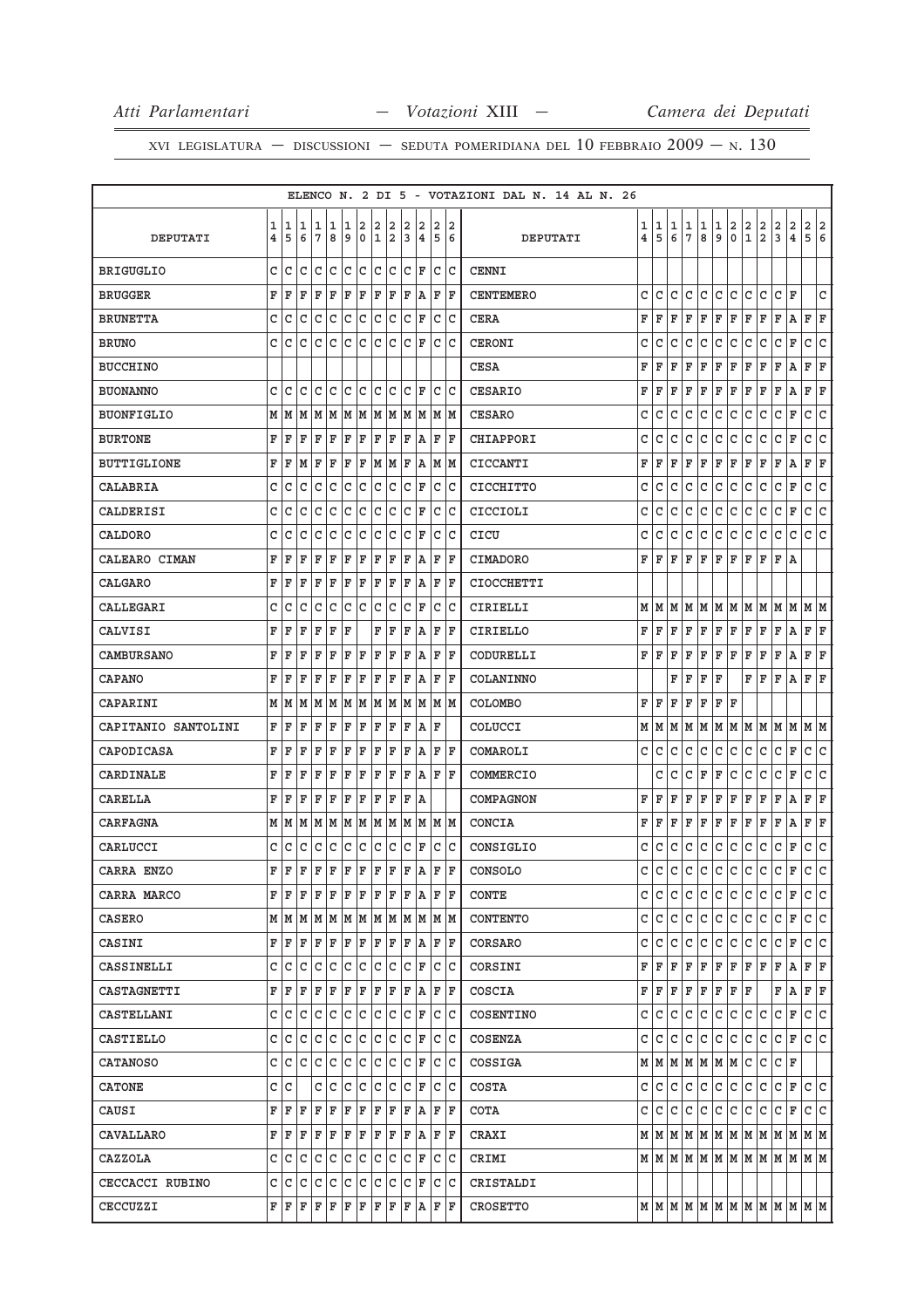|                    |              |              |              |              |              |              |              |                    |              |                    |                                                                                                                                                                                                                                                                                                                                                                                                           |                   |    | ELENCO N. 2 DI 5 - VOTAZIONI DAL N. 14 AL N. 26 |                         |       |     |               |                  |               |                                      |               |                |               |                           |                                                                                                                                                                                              |             |
|--------------------|--------------|--------------|--------------|--------------|--------------|--------------|--------------|--------------------|--------------|--------------------|-----------------------------------------------------------------------------------------------------------------------------------------------------------------------------------------------------------------------------------------------------------------------------------------------------------------------------------------------------------------------------------------------------------|-------------------|----|-------------------------------------------------|-------------------------|-------|-----|---------------|------------------|---------------|--------------------------------------|---------------|----------------|---------------|---------------------------|----------------------------------------------------------------------------------------------------------------------------------------------------------------------------------------------|-------------|
|                    | 1            | 1            | 1            | 1            | 1            | 1            | 2            | 2                  | 2            | 2                  | 2                                                                                                                                                                                                                                                                                                                                                                                                         | 21                |    |                                                 | 1                       | 1     | 1   |               |                  |               |                                      |               |                |               |                           |                                                                                                                                                                                              |             |
| DEPUTATI           | 4            | 5            | 6            | 7            | 8            | 9            |              |                    | 0 1 2        | <sub>3</sub>       | 4                                                                                                                                                                                                                                                                                                                                                                                                         | $\vert 5 \vert 6$ |    | DEPUTATI                                        | $\overline{\mathbf{4}}$ | 5     | 6   | $\frac{1}{7}$ | $\frac{1}{8}$    | $\frac{1}{9}$ | $\begin{matrix} 2 \\ 0 \end{matrix}$ | $\frac{2}{1}$ | $\frac{2}{2}$  | $\frac{2}{3}$ | $\frac{2}{4}$             | $\begin{array}{c c} 2 & 2 \\ 5 & 6 \end{array}$                                                                                                                                              |             |
| CROSIO             | c            | c            | c            | $\mathsf{C}$ | lc.          |              |              |                    |              |                    | c  c  c  c  r                                                                                                                                                                                                                                                                                                                                                                                             | c c               |    | <b>DOZZO</b>                                    |                         | MM    |     |               |                  |               |                                      |               |                |               |                           | MMMMMMMMMMMM                                                                                                                                                                                 |             |
| <b>CUOMO</b>       | F            | F            | F            | F            | F            | F            | F            | F                  | F            | F                  | A                                                                                                                                                                                                                                                                                                                                                                                                         | F  F              |    | <b>DRAGO</b>                                    |                         |       |     |               |                  |               |                                      |               |                |               |                           | F F                                                                                                                                                                                          |             |
| CUPERLO            | F            | F            | F            | F            | F            | ΙF           | F            | F                  | F            | ΙF                 | A                                                                                                                                                                                                                                                                                                                                                                                                         | ΙF                | ΙF | DUILIO                                          | F                       | F     | F   | F             | F                | F             | F                                    | F             | F              | F             | Α                         | F                                                                                                                                                                                            | $\mathbf F$ |
| D'ALEMA            | F            | F            | F            | F            | $\mathbf F$  | F            | F            |                    | F F          |                    | F A                                                                                                                                                                                                                                                                                                                                                                                                       | F F               |    | DUSSIN GUIDO                                    | С                       | C     | С   | C             | С                | С             | c                                    | C             | C              | С             | F                         | C                                                                                                                                                                                            | c           |
| DAL LAGO           | C            | C            | C            | C            | C            | C            | $\mathtt{C}$ |                    | c c          |                    | $ c $ F                                                                                                                                                                                                                                                                                                                                                                                                   | c c               |    | DUSSIN LUCIANO                                  | C                       | C     | C   | C             | C                | $\mathtt{C}$  | $\mathtt{C}$                         | $\mathtt{C}$  | $\mathtt{C}$   | C             | F                         | C                                                                                                                                                                                            | c           |
| DAL MORO           | F            | F            | F            | F            | F            | F            | F            | F                  | F            | F                  | A,                                                                                                                                                                                                                                                                                                                                                                                                        | F F               |    | <b>ESPOSITO</b>                                 | F                       | F     | F   | F             | F                | F             | F                                    | F             | F              | F             | F                         | F F                                                                                                                                                                                          |             |
| <b>DAMIANO</b>     | F            | F            | F            | F            | F            | F            | ΙF           | F                  | F            | F                  |                                                                                                                                                                                                                                                                                                                                                                                                           | A F F             |    | EVANGELISTI                                     | F                       | F     | F   | F             | F                | F             | F                                    | F             | F              | F             | F                         | F F                                                                                                                                                                                          |             |
| D'AMICO            | c            | C            | C            | C            | С            | С            | C            |                    | c c          |                    | $ c $ F                                                                                                                                                                                                                                                                                                                                                                                                   | lc Ic             |    | <b>FADDA</b>                                    |                         | F     |     | F             | F                | F             | F                                    | F             |                |               | Α                         | F F                                                                                                                                                                                          |             |
| <b>D'ANTONA</b>    | F            | F            | F            | F            | F            | F            | F            | F                  | F            | F                  | A                                                                                                                                                                                                                                                                                                                                                                                                         | F F               |    | <b>FAENZI</b>                                   | C                       | С     | C   | C             | C                | С             | C                                    | С             | С              | С             | F                         | C                                                                                                                                                                                            | c           |
| D'ANTONI           | F            | F            | F            | F            | F            | F            | F            | F                  | F            | F                  | lc.                                                                                                                                                                                                                                                                                                                                                                                                       | F                 | ΙF | <b>FALLICA</b>                                  | C                       | C     | C   | C             | C                | С             | C                                    | С             | C              | С             | С                         | C                                                                                                                                                                                            | C           |
| DE ANGELIS         | c            | C            | С            | C            | С            | C            | c            | lc.                | c            |                    | $ c $ F                                                                                                                                                                                                                                                                                                                                                                                                   | lc lc             |    | <b>FARINA GIANNI</b>                            | F                       | F     | F   | F             | F                | F             | F                                    | $\mathbf F$   | F              | F             | Α                         | F F                                                                                                                                                                                          |             |
| DE BIASI           | F            | F            | F            | F            | F            | F            | F            | F                  | F            | F                  | A                                                                                                                                                                                                                                                                                                                                                                                                         | F   F             |    | <b>FARINA RENATO</b>                            | C                       | C     | C   | $\mathtt{C}$  | $\mathtt{C}$     | $\mathtt{C}$  | $\mathtt{C}$                         | C             | $\mathtt{C}$   | C             | F                         | C                                                                                                                                                                                            | C           |
| DE CAMILLIS        | C            | C            | F            | $\mathtt{C}$ | $\mathtt{C}$ | $\mathtt{C}$ | $\mathtt{C}$ |                    | $\mathtt{C}$ |                    | $ c _F$                                                                                                                                                                                                                                                                                                                                                                                                   | $ c\> c $         |    | FARINA COSCIONI                                 | F                       | F     | F   | F             | F                | F             | F                                    | F             | F              | F             | Α                         | F F                                                                                                                                                                                          |             |
| DE CORATO          | c            | C            | c            | c            | С            | С            | $\mathbf{C}$ |                    | c c          |                    | $ c $ F                                                                                                                                                                                                                                                                                                                                                                                                   | c  c              |    | <b>FARINONE</b>                                 | F                       | F     | F   | F             | F                | F             | F                                    | F             | F              | F             | Α                         | F F                                                                                                                                                                                          |             |
| DE GIROLAMO        | С            | C            |              | C            | C            | C            | C            |                    | c c          |                    | $ c $ F                                                                                                                                                                                                                                                                                                                                                                                                   | lc lc             |    | <b>FASSINO</b>                                  | F                       | F     | F   | F             | F                | F             |                                      | F             | F              | F             | Α                         | F                                                                                                                                                                                            | F           |
| DELFINO            | F            | F            | F            | F            | F            | $\mathbf{F}$ | F            |                    | F F          |                    | F A                                                                                                                                                                                                                                                                                                                                                                                                       | F F               |    | <b>FAVA</b>                                     | C                       | С     | C   | С             | C                | С             | C                                    | С             | С              | С             | F                         | C                                                                                                                                                                                            | c           |
| DELLA VEDOVA       | C            | C            | С            | C            | $\mathtt{C}$ | c            | $\mathtt{C}$ |                    | c c          |                    | $ c $ F                                                                                                                                                                                                                                                                                                                                                                                                   | c c               |    | <b>FAVIA</b>                                    | F                       | F     | F   | F             | F                | F             | F                                    | F             | F              | F             | Α                         | F                                                                                                                                                                                            | F           |
| DELL'ELCE          | c            | C            | С            | C            | $\mathtt{C}$ | c            | C            |                    | c c          |                    | F                                                                                                                                                                                                                                                                                                                                                                                                         | lc lc             |    | FEDI                                            | F                       | F     | F   | F             | F                | F             | F                                    | F             | $\mathbf F$    | F             | Α                         | F F                                                                                                                                                                                          |             |
| DEL TENNO          | C            | C            | C            | C            | $\mathtt{C}$ | $\mathtt{C}$ | c            |                    | c c          |                    | $ c _F$                                                                                                                                                                                                                                                                                                                                                                                                   | lc lc             |    | FEDRIGA                                         | C                       | C     | C   | C             | $\mathtt{C}$     | $\mathtt{C}$  | $\mathtt{C}$                         | C             | C              | $\mathtt{C}$  | F                         | C                                                                                                                                                                                            | c           |
| DE LUCA            | C            |              | c            | C            | C            | C            | $\mathtt{C}$ |                    | c c          |                    | C F                                                                                                                                                                                                                                                                                                                                                                                                       | lc lc             |    | FERRANTI                                        | F                       | F     | F   | F             | F                | F             | F                                    | F             | F              | F             | Α                         | F                                                                                                                                                                                            | F           |
| DE MICHELI         |              | FF           | F            | F            | F            | F            | ΙF           |                    | F F          |                    | F A                                                                                                                                                                                                                                                                                                                                                                                                       | F  F              |    | FERRARI                                         | F                       | F     | F   | F             | F                | F             | F                                    | F             | F              | F             | Α                         | F F                                                                                                                                                                                          |             |
| DE NICHILO RIZZOLI | С            | C            | С            | С            | C            | C            | c            |                    | c c          |                    | $ c $ F                                                                                                                                                                                                                                                                                                                                                                                                   | lc lc             |    | <b>FIANO</b>                                    | F                       | F     | F   | F             | F                | F             | F                                    | F             | F              | F             | Α                         | F                                                                                                                                                                                            | F           |
| DE PASQUALE        |              | FF           | F            | F            | $\mathbf F$  | $\mathbf{F}$ | F            | $\bar{\mathbf{F}}$ | F            | $\bar{\mathbf{F}}$ | A,                                                                                                                                                                                                                                                                                                                                                                                                        | F F               |    | <b>FIORIO</b>                                   | F                       | F     | F   | F             | F                | F             | F                                    | F             | F              | F             | Α                         | F F                                                                                                                                                                                          |             |
| DE POLI            |              | F            | F            | F            | F            |              | F            | F                  | F            | F                  | A                                                                                                                                                                                                                                                                                                                                                                                                         | F A               |    | FIORONI                                         | F                       | F     | F   | F             | F                | F             | F                                    | F             | F              | F             | Α                         | F                                                                                                                                                                                            | F           |
| DE TORRE           |              | FF           | F            | F            | F            | F F          |              |                    | F F          |                    | F A                                                                                                                                                                                                                                                                                                                                                                                                       | F F               |    | <b>FITTO</b>                                    |                         | MM    | M   | М             | M                |               | $M$ $M$ $M$                          |               | M M            |               | M                         | MM                                                                                                                                                                                           |             |
| DI BIAGIO          | $\mathsf{C}$ | $\mathtt{C}$ | $\mathtt{C}$ | $\mathtt{C}$ |              | c c          |              |                    |              |                    | $ c c c c _F$                                                                                                                                                                                                                                                                                                                                                                                             | $\overline{C}$    | c  | FLUVI                                           | F                       | F     | F   | $\mathbf{F}$  | F                | $\mathbf{F}$  | F                                    | $\mathbf{F}$  | $\mathbf F$    | $\mathbf{F}$  | $\boldsymbol{\mathsf{A}}$ | FF                                                                                                                                                                                           |             |
| DI CAGNO ABBRESCIA |              |              |              |              |              |              |              |                    |              |                    | cicicicicicicicicici ricic                                                                                                                                                                                                                                                                                                                                                                                |                   |    | FOGLIARDI                                       |                         | F F.  |     | $F$ $F$       |                  |               |                                      |               |                |               |                           | $F F F F F F A F F$                                                                                                                                                                          |             |
| DI CATERINA        |              |              |              |              |              |              |              |                    |              |                    | cicicicicicicicici ricic                                                                                                                                                                                                                                                                                                                                                                                  |                   |    | FOGLIATO                                        |                         | C C C |     |               |                  |               |                                      |               | $C C C C C C $ | C F           |                           | C C                                                                                                                                                                                          |             |
| DI CENTA           |              |              |              |              |              |              |              |                    |              |                    | c c c c c c c c c c c F c c                                                                                                                                                                                                                                                                                                                                                                               |                   |    | FOLLEGOT                                        |                         | c Ic  | c   | C             | С                | C             | C                                    | C             | С              | C             | F                         | C C                                                                                                                                                                                          |             |
| DI GIUSEPPE        |              |              |              |              |              |              |              |                    |              |                    | F F F F F F F F F F F A F F F                                                                                                                                                                                                                                                                                                                                                                             |                   |    | FONTANA GREGORIO                                |                         | C C C |     | C             | C                | c             | c.                                   | $\mathsf{C}$  | C              | C F           |                           | c c                                                                                                                                                                                          |             |
| <b>DIMA</b>        |              | c Ic         | $\mathsf{C}$ |              |              |              |              |                    |              |                    |                                                                                                                                                                                                                                                                                                                                                                                                           |                   |    | FONTANA VINCENZO ANTO.                          |                         | C C   | lc. | C             | c                | $\mathsf{C}$  | C                                    | $\mathsf{C}$  | C              | C F           |                           | C C                                                                                                                                                                                          |             |
| <b>D'INCECCO</b>   |              |              | F F F F F    |              |              |              |              |                    |              |                    | F F F F F A F F                                                                                                                                                                                                                                                                                                                                                                                           |                   |    | <b>FONTANELLI</b>                               |                         | FF    | F   | F             | F                |               |                                      |               | F F F F F A    |               |                           | F F                                                                                                                                                                                          |             |
| DIONISI            |              |              |              |              |              |              |              |                    |              |                    | F F F F F F F F F F F C F F                                                                                                                                                                                                                                                                                                                                                                               |                   |    | FORCOLIN                                        |                         | C C   | c   | С             | C                | c             | c.                                   | $\mathtt{C}$  | c.             | CF            |                           | c c                                                                                                                                                                                          |             |
| DI PIETRO          |              |              | F F F F      |              |              |              |              |                    |              |                    | $\mathbf{F} \mid \mathbf{F} \mid \mathbf{F} \mid \mathbf{F} \mid \mathbf{F} \mid \mathbf{A} \mid \mathbf{F} \mid \mathbf{F}$                                                                                                                                                                                                                                                                              |                   |    | FORMICHELLA                                     | C I                     | C     | C   | С             | С                | $\mathsf{C}$  | C                                    | $\mathsf{C}$  | $\overline{c}$ | C F           |                           | C C                                                                                                                                                                                          |             |
| D'IPPOLITO VITALE  |              | C C          |              |              |              |              |              |                    |              |                    |                                                                                                                                                                                                                                                                                                                                                                                                           |                   |    | FORMISANO ANIELLO                               |                         | F F F |     | F             | F                |               | F F                                  | F             | F              | F A           |                           |                                                                                                                                                                                              | F           |
| DI STANISLAO       |              |              |              |              |              |              |              |                    |              |                    | ${\tt F} \,   \, {\tt F} \,   \, {\tt F} \,   \, {\tt F} \,   \, {\tt F} \,   \, {\tt F} \,   \, {\tt F} \,   \, {\tt F} \,   \, {\tt F} \,   \, {\tt F} \,   \, {\tt F} \,   \, {\tt F} \,   \, {\tt F} \,   \, {\tt F} \,   \, {\tt F} \,   \, {\tt F} \,   \, {\tt F} \,   \, {\tt F} \,   \, {\tt F} \,   \, {\tt F} \,   \, {\tt F} \,   \, {\tt F} \,   \, {\tt F} \,   \, {\tt F} \,   \, {\tt F}$ |                   |    | FORMISANO ANNA TERESA                           |                         | F F F |     | F             | F                | F             | F                                    | F             | F              | F A           |                           | F F                                                                                                                                                                                          |             |
| DISTASO            |              |              |              |              |              |              |              |                    |              |                    | C C C C C C C C C C F C C                                                                                                                                                                                                                                                                                                                                                                                 |                   |    | FOTI ANTONINO                                   |                         |       |     |               |                  |               |                                      |               |                |               |                           |                                                                                                                                                                                              |             |
| DIVELLA            |              |              |              |              |              |              |              |                    |              |                    |                                                                                                                                                                                                                                                                                                                                                                                                           |                   |    | FOTI TOMMASO                                    |                         | c Ic  | C   | C             | C                |               | c c                                  |               | C C            | C F           |                           | C C                                                                                                                                                                                          |             |
| DI VIRGILIO        |              |              |              |              |              |              |              |                    |              |                    | C C C C C C C C C C F C C                                                                                                                                                                                                                                                                                                                                                                                 |                   |    | FRANCESCHINI                                    |                         |       |     |               |                  |               |                                      |               |                |               |                           | $\mathbf{F} \mid \mathbf{F} \mid \mathbf{F} \mid \mathbf{F} \mid \mathbf{F} \mid \mathbf{F} \mid \mathbf{F} \mid \mathbf{F} \mid \mathbf{F} \mid \mathbf{A} \mid \mathbf{F} \mid \mathbf{F}$ |             |
| DONADI             |              |              |              |              |              |              |              |                    |              |                    | ${\tt F}$ ${\tt F}$ ${\tt F}$ ${\tt F}$ ${\tt F}$ ${\tt F}$ ${\tt F}$ ${\tt F}$ ${\tt F}$ ${\tt F}$ ${\tt F}$ ${\tt F}$ ${\tt F}$                                                                                                                                                                                                                                                                         |                   |    | <b>FRANZOSO</b>                                 |                         |       |     |               | $C C C C C C C $ |               |                                      |               | $ c\, c\, $    |               |                           | $ C $ F $ C C $                                                                                                                                                                              |             |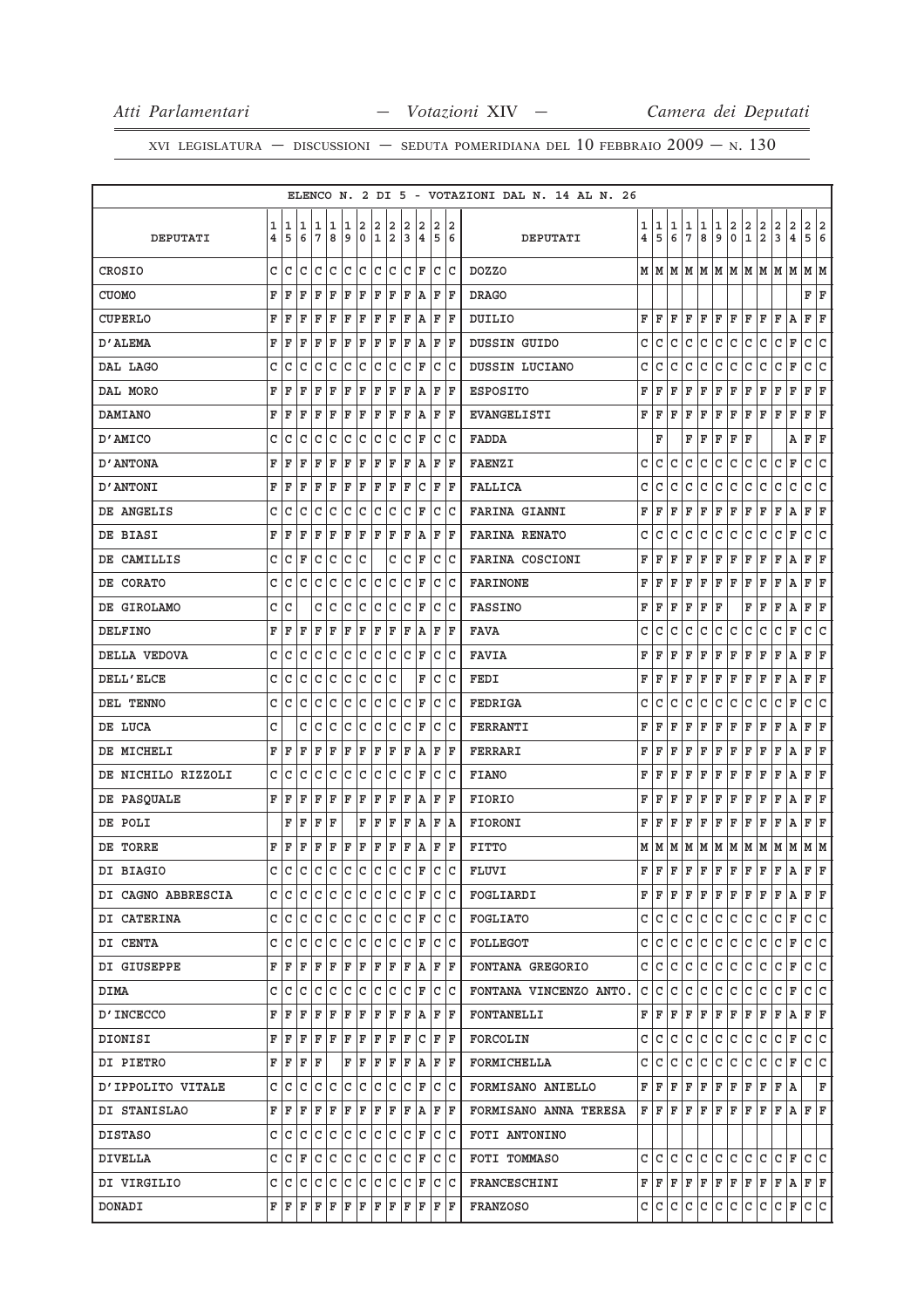|                     |              |       |   |              |              |     |              |                         |     |     |                                                                                                                                                                                                                                                                                                                                                                                                           |   |             |    | ELENCO N. 2 DI 5 - VOTAZIONI DAL N. 14 AL N. 26 |                |             |    |              |     |              |                                      |               |               |               |               |                                                 |
|---------------------|--------------|-------|---|--------------|--------------|-----|--------------|-------------------------|-----|-----|-----------------------------------------------------------------------------------------------------------------------------------------------------------------------------------------------------------------------------------------------------------------------------------------------------------------------------------------------------------------------------------------------------------|---|-------------|----|-------------------------------------------------|----------------|-------------|----|--------------|-----|--------------|--------------------------------------|---------------|---------------|---------------|---------------|-------------------------------------------------|
|                     | 1            | 1     | 1 | 1            | 1            | 1   | 2            | $\overline{\mathbf{2}}$ | 2   | 2   | 2                                                                                                                                                                                                                                                                                                                                                                                                         |   | 2 2         |    |                                                 | 1              | 1           | 1  | 1            | 1   | $\mathbf{1}$ | $\begin{matrix} 2 \\ 0 \end{matrix}$ | $\frac{2}{1}$ |               | $\frac{2}{3}$ |               |                                                 |
| <b>DEPUTATI</b>     | 4            | 5     | 6 | 7            | 8            | 9   |              | 0 1 2                   |     |     | 3 4 5 6                                                                                                                                                                                                                                                                                                                                                                                                   |   |             |    | DEPUTATI                                        | $\overline{4}$ | 5           | 6  | 7            | 8   | 9            |                                      |               | $\frac{2}{2}$ |               | $\frac{2}{4}$ | $\begin{array}{c c} 2 & 2 \\ 5 & 6 \end{array}$ |
| FRASSINETTI         | C            | C     | c | $\mathsf{C}$ |              |     |              |                         |     |     | Icicicicici F                                                                                                                                                                                                                                                                                                                                                                                             |   | lc Ic       |    | <b>GOLFO</b>                                    | c              | C           | c  | С            | c   | С            | С                                    | С             | С             | c             | F             | С<br>C                                          |
| FRATTINI            |              | MM    |   |              |              |     |              |                         |     |     |                                                                                                                                                                                                                                                                                                                                                                                                           |   |             |    | <b>GOTTARDO</b>                                 | C              | С           | С  | С            | С   | С            | $\mathtt{C}$                         | C             | С             | C             | F             | C<br>c                                          |
| <b>FRONER</b>       | F            | F     | F | F            | F            | F   | F            | F                       | ΙF  | F   | ١A                                                                                                                                                                                                                                                                                                                                                                                                        | F |             | ΙF | GOZI                                            | F              | F           | F  | F            | F   | F            | F                                    | F             | F             | F             | Α             | F<br>F                                          |
| FUCCI               | c            | C     | C | $\mathtt{C}$ | $\mathtt{C}$ | C   | $\mathtt{C}$ |                         | c c |     | $ c $ F                                                                                                                                                                                                                                                                                                                                                                                                   |   | c c         |    | <b>GRANATA</b>                                  | C              | C           | С  | C            | С   | C            | $\mathtt{C}$                         | C             | C             | C             | F             | C<br>C                                          |
| FUGATTI             | C            | C     | C | C            | $\mathtt{C}$ |     | c c          |                         | c c |     | lc IF                                                                                                                                                                                                                                                                                                                                                                                                     |   | lc lc       |    | GRASSI                                          | F              | F           | F  | F            | F   | F            | F                                    | F             | F             | F             | Α             | F F                                             |
| <b>GAGLIONE</b>     |              |       |   |              |              |     |              |                         |     |     |                                                                                                                                                                                                                                                                                                                                                                                                           |   |             |    | <b>GRAZIANO</b>                                 | F              | F           | F  | F            | F   | F            | F                                    | F             | F             | F             | Α             | F<br>F                                          |
| GALATI              |              |       |   |              |              |     |              |                         |     |     |                                                                                                                                                                                                                                                                                                                                                                                                           |   |             |    | GRIMALDI                                        | C              | С           | С  | С            | С   | С            | С                                    | С             | C             | c             | F             | c<br>С                                          |
| GALLETTI            |              |       |   |              |              |     |              |                         |     |     |                                                                                                                                                                                                                                                                                                                                                                                                           |   |             |    | GRIMOLDI                                        | С              | C           | c  | C            | c   | c            | С                                    | С             | c             | c             | F             | c<br>C                                          |
| <b>GARAGNANI</b>    | $\mathsf{C}$ | С     | С | c            | lc.          |     | c c          |                         | c c |     | $ C $ F                                                                                                                                                                                                                                                                                                                                                                                                   |   | c c         |    | GUZZANTI                                        |                |             |    |              |     |              |                                      |               |               |               |               |                                                 |
| <b>GARAVINI</b>     |              | FF    | F | F            | $\mathbf F$  | F   | F            | F                       | F   | F   |                                                                                                                                                                                                                                                                                                                                                                                                           |   | $A$ $F$ $F$ |    | HOLZMANN                                        | c              | C           | c  | C            | C   | C            | С                                    | С             | С             | c             | F             | c<br>C                                          |
| <b>GAROFALO</b>     |              |       |   |              |              |     |              |                         |     |     |                                                                                                                                                                                                                                                                                                                                                                                                           |   |             |    | <b>IANNACCONE</b>                               |                |             |    |              |     |              |                                      |               |               |               |               | C C                                             |
| <b>GAROFANI</b>     | F            | F     | F | F            | F            | F   | F            | ΙF                      | ΙF  | F   | ١A                                                                                                                                                                                                                                                                                                                                                                                                        |   | ΙF          | ΙF | IANNARILLI                                      | C              | C           | C  | $\mathtt{C}$ | C   | C            | C                                    | C             | $\mathtt{C}$  | С             | $\mathsf{C}$  | $\mathtt{C}$<br>C                               |
| GASBARRA            | F            | F     | F | F            | F            | F   | F            | F                       | ΙF  | ΙF  | ١A                                                                                                                                                                                                                                                                                                                                                                                                        |   | F F         |    | IANNUZZI                                        | F              | F           | F  | F            | F   | F            | F                                    | F             | F             | F             | Α             | F<br>ΙF                                         |
| <b>GATTI</b>        | F            | F     | F | F            | F            | F   | F            | F                       | ΙF  | F   | A                                                                                                                                                                                                                                                                                                                                                                                                         |   | F  F        |    | <b>IAPICCA</b>                                  | C              | C           | C  | C            | С   | С            | c                                    | C             | C             | c             | F             | c<br>с                                          |
| GAVA                | с            | C     | С | С            | С            | lc. | c            |                         | c c |     | $ c _F$                                                                                                                                                                                                                                                                                                                                                                                                   |   | C C         |    | <b>JANNONE</b>                                  | C              | C           | C  | C            | C   | С            | c                                    | С             | С             | c             | F             | с<br>C                                          |
| GELMINI             |              | MM    |   |              |              |     |              |                         |     |     |                                                                                                                                                                                                                                                                                                                                                                                                           |   |             |    | LABOCCETTA                                      | С              | С           | С  | С            | С   | С            | C                                    | С             | C             | c             | F             | c<br>с                                          |
| <b>GENOVESE</b>     | F            | F     | F | F            | F            | F   | F            | F                       | ΙF  | F   | A                                                                                                                                                                                                                                                                                                                                                                                                         |   | F           | ١F | LAFFRANCO                                       | C              | C           | C  | C            | С   | С            | C                                    | С             | C             | С             | F             | C<br>C                                          |
| GENTILONI SILVERI   | F            | F     | F | F            | ΙF           | F   | ΙF           | F F                     |     |     | F A                                                                                                                                                                                                                                                                                                                                                                                                       |   | F  F        |    | LA FORGIA                                       | F              | F           | F  | F            |     | F            | F                                    | F             | F             | F             | Α             | F F                                             |
| <b>GERMANA'</b>     | C.           | С     | C | C            | C            | C   | C            |                         | c c |     | $ c _F$                                                                                                                                                                                                                                                                                                                                                                                                   |   | c c         |    | LAGANA' FORTUGNO                                | F              | F           | F  | F            | F   | F            | F                                    | F             | F             | F             | Α             | F F                                             |
| GHEDINI             |              |       |   |              |              | C.  | C            | $\overline{C}$          | lc  |     | C F                                                                                                                                                                                                                                                                                                                                                                                                       |   | C C         |    | LAINATI                                         | C              | C           | C  | C            | С   | С            | С                                    | С             | C             | c             | F             | с<br>C                                          |
| GHIGLIA             | C.           | C     | c | $\mathsf{C}$ | C            | C   | C            |                         | c c |     | $ c $ F                                                                                                                                                                                                                                                                                                                                                                                                   |   | c c         |    | LA LOGGIA                                       | c              | C           | c  | C            | С   | c            | С                                    | c             | С             | c             | F             | C C                                             |
| <b>GHIZZONI</b>     | F            | F     | F | F            | $\mathbf F$  | F   | F            | F                       | F   | l F | ١A                                                                                                                                                                                                                                                                                                                                                                                                        |   | F           | ΙF | LA MALFA                                        |                |             |    |              |     |              |                                      |               |               |               |               |                                                 |
| <b>GIACHETTI</b>    | F            | F     | F | F            | $\mathbf F$  | F F |              | F                       | F   | F   | A                                                                                                                                                                                                                                                                                                                                                                                                         |   | F  F        |    | LAMORTE                                         | С              | C           | С  | C            | С   | С            | c                                    | С             | С             | c             | F             | c<br>C                                          |
| GIACOMELLI          | F            | F     | F |              |              |     | F            | F                       | F   | F   |                                                                                                                                                                                                                                                                                                                                                                                                           |   | $A$ $F$ $F$ |    | LANDOLFI                                        | C              | C           | С  | C            | С   | C            | c                                    | C             | C             | С             | F             | C<br>c                                          |
| GIACOMONI           | c            | C     | С |              |              |     |              |                         |     |     | $c c c c c c c F$                                                                                                                                                                                                                                                                                                                                                                                         |   | c c         |    | LANZARIN                                        | C              | C           | С  | С            | C   | $\mathtt{C}$ | $\mathtt{C}$                         | $\mathtt{C}$  | $\mathtt{C}$  | C             | $\mathbf F$   | $\overline{\mathsf{C}}$<br>C                    |
| <b>GIAMMANCO</b>    | C            | C     |   |              |              |     |              |                         |     |     |                                                                                                                                                                                                                                                                                                                                                                                                           |   |             |    | $c c c c c c c c F c c $ Lanzillotta            | F              | $\mathbf F$ | F  | F            | F   | F            | F                                    | $\mathbf F$   | F             | F             | A             | $\overline{\mathbf{F}}$<br>$\mathbf{F}$         |
| GIBELLI             |              |       |   |              |              |     |              |                         |     |     | cicicicicicicicici Ficic                                                                                                                                                                                                                                                                                                                                                                                  |   |             |    | LARATTA                                         | F              | F           | F  | F            | F   | F            | F                                    | F             | F             | F             | А             | FF                                              |
| GIBIINO             |              |       |   |              |              |     |              |                         |     |     | C C C C C C C C C C F C C                                                                                                                                                                                                                                                                                                                                                                                 |   |             |    | LA RUSSA                                        |                |             |    |              |     |              |                                      |               |               |               |               |                                                 |
| GIDONI              |              | c  c  | c |              |              |     |              |                         |     |     | cicicicicicici Ficic                                                                                                                                                                                                                                                                                                                                                                                      |   |             |    | LATTERI                                         |                | С           | С  | С            | С   | С            | С                                    | С             | С             | C             | F             | C C                                             |
| GINEFRA             |              |       |   |              |              |     |              |                         |     |     | ${\tt F} \,   \, {\tt F} \,   \, {\tt F} \,   \, {\tt F} \,   \, {\tt F} \,   \, {\tt F} \,   \, {\tt F} \,   \, {\tt F} \,   \, {\tt F} \,   \, {\tt F} \,   \, {\tt F} \,   \, {\tt F} \,   \, {\tt F} \,   \, {\tt F} \,   \, {\tt F} \,   \, {\tt F} \,   \, {\tt F} \,   \, {\tt F} \,   \, {\tt F} \,   \, {\tt F} \,   \, {\tt F} \,   \, {\tt F} \,   \, {\tt F} \,   \, {\tt F} \,   \, {\tt F}$ |   |             |    | LAZZARI                                         | c              | С           | С  | C            | C   | C            | c                                    | c             | C             | $\vert$ C     | F             | c c                                             |
| GINOBLE             |              | FF    |   |              |              |     |              |                         |     |     | F F F F F F F F A F F                                                                                                                                                                                                                                                                                                                                                                                     |   |             |    | LEHNER                                          | с              | C           | С  | С            | C   | C            | C                                    | C             | C             | C F           |               | C C                                             |
| GIORGETTI ALBERTO   |              |       |   |              |              |     |              |                         |     |     | $M$   $M$   $M$   $M$   $M$   $M$   $M$   $M$   $M$   $M$   $M$   $M$   $M$                                                                                                                                                                                                                                                                                                                               |   |             |    | LENZI                                           | F              | F           | F  | F            | F   | F            | $\mathbf{F}$                         | $\mathbf{F}$  | F             | F A           |               | F F                                             |
| GIORGETTI GIANCARLO |              |       |   |              |              |     |              |                         |     |     | $M$   $M$   $M$   $M$   $M$   $M$   $M$   $M$   $M$   $M$   $M$   $M$   $M$                                                                                                                                                                                                                                                                                                                               |   |             |    | LEO                                             | c              | C           | С  | С            | С   | C            | С                                    | С             | С             | C F           |               | C C                                             |
| <b>GIOVANELLI</b>   |              | FF    |   |              |              |     |              |                         |     |     | F F F F F F F F A F F                                                                                                                                                                                                                                                                                                                                                                                     |   |             |    | LEONE                                           | c              | C           | C  | С            | С   | С            | С                                    | С             | С             | C             | F             | C C                                             |
| GIRLANDA            |              | C C I |   |              |              |     |              |                         |     |     | c c c c c c c c F c c                                                                                                                                                                                                                                                                                                                                                                                     |   |             |    | LETTA                                           | F              | F           | F  | F            | F   | F            | F                                    | F             | F             | F A           |               | F F                                             |
| GIRO                |              | C C   | C | C            |              |     |              |                         |     |     | c c c c c c F c c                                                                                                                                                                                                                                                                                                                                                                                         |   |             |    | LEVI                                            | F              | F           | F  | F            | F   | F            | F                                    | F             | F             | F             | Α             | FF                                              |
| GIUDICE             | c l          | C     | C | C            |              |     |              |                         |     |     | c c c c c c F c c                                                                                                                                                                                                                                                                                                                                                                                         |   |             |    | LIBE'                                           | F              | F           | F  | F            | F   | $\mathbf{F}$ | F                                    | $\mathbf{F}$  | $\mathbf{F}$  | F A           |               | F F                                             |
| GIULIETTI           |              | FF    | F |              |              |     |              |                         |     |     | F F F F F F F A                                                                                                                                                                                                                                                                                                                                                                                           |   |             |    | LISI                                            | C              | С           | С  | C            | C   | C            | C                                    | C             | C             | $\vert$ C     | F             | c c                                             |
| <b>GNECCHI</b>      |              |       |   |              |              |     |              |                         |     |     | ${\tt F} \,   \, {\tt F} \,   \, {\tt F} \,   \, {\tt F} \,   \, {\tt F} \,   \, {\tt F} \,   \, {\tt F} \,   \, {\tt F} \,   \, {\tt F} \,   \, {\tt F} \,   \, {\tt F} \,   \, {\tt F} \,   \, {\tt F} \,   \, {\tt F} \,   \, {\tt F} \,   \, {\tt F} \,   \, {\tt F} \,   \, {\tt F} \,   \, {\tt F} \,   \, {\tt F} \,   \, {\tt F} \,   \, {\tt F} \,   \, {\tt F} \,   \, {\tt F} \,   \, {\tt F}$ |   |             |    | LOLLI                                           |                | FF          | F  | F            | F   | F            | $\mathbf{F}$ .                       | F             | F             | F A           |               | F F                                             |
| GOISIS              |              |       |   |              |              |     |              |                         |     |     | C C C C C C C C C C F C C                                                                                                                                                                                                                                                                                                                                                                                 |   |             |    | LOMBARDO                                        |                | c           | C. |              | C F | F C          |                                      | C C           |               | C F           |               | c c                                             |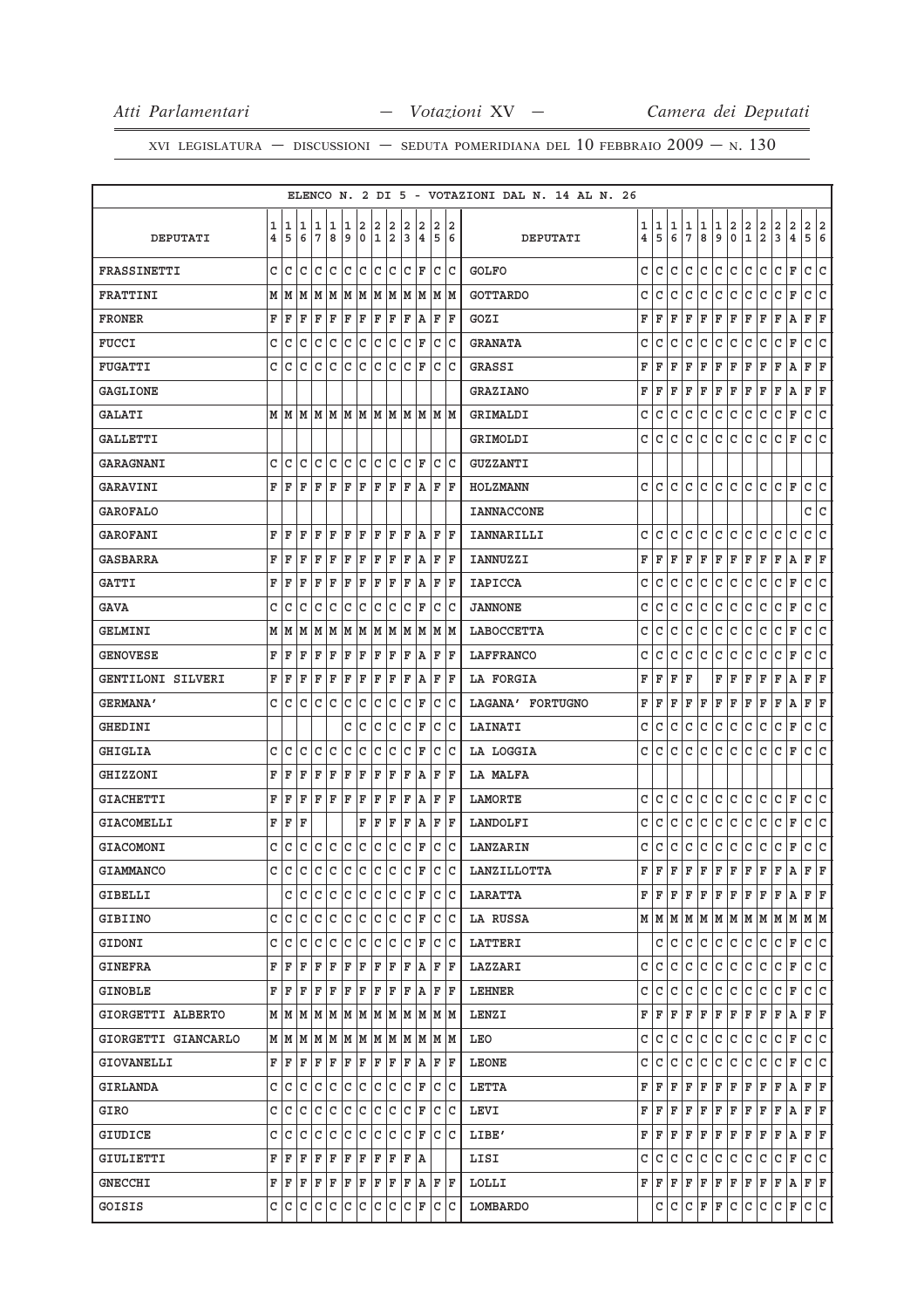|                      |   |                    |                   |              |                  |   |              |     |              |     |                                                                                                                                                                                                                                                                                                                                                                                               |                |                    | ELENCO N. 2 DI 5 - VOTAZIONI DAL N. 14 AL N. 26 |                |             |     |                 |              |              |     |     |                |         |                                                                             |                |                |
|----------------------|---|--------------------|-------------------|--------------|------------------|---|--------------|-----|--------------|-----|-----------------------------------------------------------------------------------------------------------------------------------------------------------------------------------------------------------------------------------------------------------------------------------------------------------------------------------------------------------------------------------------------|----------------|--------------------|-------------------------------------------------|----------------|-------------|-----|-----------------|--------------|--------------|-----|-----|----------------|---------|-----------------------------------------------------------------------------|----------------|----------------|
|                      | 1 | 1                  | 1                 | 1            | 1                | 1 | 2            | 2   | 2            | 2   | 2                                                                                                                                                                                                                                                                                                                                                                                             | 2              | 2                  |                                                 | 1              | 1           | 1   | 1               | 1            | 1            | 2   | 2   | 2              | 2       | $\overline{\mathbf{c}}$                                                     | $\overline{2}$ | $\overline{a}$ |
| DEPUTATI             | 4 | 5                  | 6                 | 7            | 8                | 9 |              | 0 1 |              | 2 3 | $\overline{4}$                                                                                                                                                                                                                                                                                                                                                                                | 5 6            |                    | DEPUTATI                                        | $\overline{4}$ | 5           | 6   | $7\phantom{.0}$ | 8            | 9            | 0   | 1   | $\overline{a}$ | 3       | $\overline{4}$                                                              | 5              | 6              |
| LO MONTE             |   | CF                 |                   |              | C C F F          |   |              |     |              |     | C C C C F                                                                                                                                                                                                                                                                                                                                                                                     | c c            |                    | MATTESINI                                       |                |             |     |                 |              |              |     |     |                |         |                                                                             |                |                |
| LO MORO              |   |                    |                   |              |                  |   |              |     |              |     |                                                                                                                                                                                                                                                                                                                                                                                               |                |                    | MAZZARELLA                                      | F              | F           | F   | F               | F            | F            | F   | F   | F              | F       | A                                                                           | F              | ΙF             |
| LO PRESTI            | c | C                  | C                 | C            | С                | С | С            | С   | С            | C   | F                                                                                                                                                                                                                                                                                                                                                                                             |                |                    | MAZZOCCHI                                       | М              | M           | M   | M               | M            | M            | M   | M   | M              | M       | M                                                                           | M  M           |                |
| LORENZIN             | C | C                  | C                 | С            | C                | C | C            | C   | С            |     | $\mathsf{C}$<br>F                                                                                                                                                                                                                                                                                                                                                                             | C C            |                    | MAZZONI                                         | C              | C           | C   | C               | C            | C            | l c | c   | C              | c       | F                                                                           | C              | lc.            |
| LOSACCO              | F | F                  | F                 | F            | F                | F | F            | F   | F            | F   | Α                                                                                                                                                                                                                                                                                                                                                                                             | F              | ΙF                 | MAZZUCA                                         | C              | C           | C   | C               | C            | C            | C   | C   | C              | lc      | $\mathbf F$                                                                 | C              | C              |
| LOVELLI              |   |                    |                   |              |                  |   |              | F   | ΙF           | F   | ΙA                                                                                                                                                                                                                                                                                                                                                                                            | F F            |                    | MECACCI                                         | F              | F           | F   | F               | F            | F            | F   | F   | F              | F       | Α                                                                           | F              | F              |
| LUCA'                | F | F                  | F                 | F            | ΙF               | F | ΙF           | F   | F            | F   | A                                                                                                                                                                                                                                                                                                                                                                                             | F              | ΙF                 | MELANDRI                                        | F              | F           | F   | F               | F            | F            | F   | F   | F              | F       | Α                                                                           | F              | F              |
| LULLI                | F | F                  | F                 | F            | F                | F | F            | F   | F            | F   | A                                                                                                                                                                                                                                                                                                                                                                                             | F              | ΙF                 | MELCHIORRE                                      | М              | M           | M   | M               | M            | M            |     |     | M M M M        |         | M                                                                           | MM             |                |
| LUNARDI              |   |                    |                   |              |                  |   |              |     |              |     |                                                                                                                                                                                                                                                                                                                                                                                               |                |                    | MELIS                                           | F              | F           | F   | F               | F            | F            | F   | F   | F              | F       | Α                                                                           | F              | F              |
| LUONGO               | F | F                  | F                 | F            | F                | F | F            | F   | F            | F   | A                                                                                                                                                                                                                                                                                                                                                                                             | FF             |                    | MELONI                                          | М              | M           | M   | M               | M            | M            | M   | M M |                | M       | M                                                                           | C              | IС             |
| LUPI                 | т | т                  | т                 | т            | т                | т | т            | т   | т            |     | т<br>т                                                                                                                                                                                                                                                                                                                                                                                        | TIT            |                    | <b>MENIA</b>                                    | М              | M           | M   | M               | M M          |              | MM  |     | M M            |         | М                                                                           | MM             |                |
| LUSETTI              |   |                    |                   |              |                  |   |              | F   | F            | F   | A                                                                                                                                                                                                                                                                                                                                                                                             | F              | ΙF                 | MERLO GIORGIO                                   | F              | F           | F   | F               | F            | ΙF           | F   | F   | F              | ΙF      | $\mathbf F$                                                                 | F              | F              |
| LUSSANA              | C | C                  | C                 | $\mathtt{C}$ | $\mathtt{C}$     | c | C            | C   | C            | C   | F                                                                                                                                                                                                                                                                                                                                                                                             | C              | C                  | MERLO RICARDO ANTONIO                           |                |             |     |                 |              |              |     |     |                |         |                                                                             |                |                |
| MACCANTI             |   |                    |                   |              |                  |   |              |     |              |     |                                                                                                                                                                                                                                                                                                                                                                                               |                |                    | <b>MERLONI</b>                                  | F              |             | F   | F               | F            | F            | ΙF  | ΙF  | F              |         |                                                                             |                |                |
|                      | С | C                  | C                 | С            | С                | С | С            | C   | С            |     | C<br>F                                                                                                                                                                                                                                                                                                                                                                                        | C C            |                    |                                                 |                | F           |     |                 |              |              |     |     |                | F       | A                                                                           | F              | F              |
| MADIA                | F | F                  | F                 | F            | F                | F | F            | F   | F            | F   | А                                                                                                                                                                                                                                                                                                                                                                                             | F              | F                  | <b>MESSINA</b>                                  | F              | F           | F   | F               | F            | F            | F   | F   | F              | F       | А                                                                           | F              | F              |
| MALGIERI             | C | С                  | С                 | С            | С                | C | C            | C   | C            |     | C F                                                                                                                                                                                                                                                                                                                                                                                           | C C            |                    | <b>META</b>                                     | F              | F           | F   | F               | F            | F            | F   | F   | F              | F       | Α                                                                           | F              | F              |
| <b>MANCUSO</b>       | С | C                  | C                 | C            | C                | C | C            | C   | C            | C   | F                                                                                                                                                                                                                                                                                                                                                                                             | C              | C                  | MICCICHE'                                       | M              | M           | M   | M               | M            | M            | M   | M   | M              | M       | M                                                                           | M  M           |                |
| MANNINO              | F | F                  | F                 | F            | F                | F | F            | F   | F            | F   | ١A                                                                                                                                                                                                                                                                                                                                                                                            |                |                    | MIGLIAVACCA                                     | F              | F           |     | F               | F            | F            | F   | F   | F              | F       | Α                                                                           | F              | F              |
| MANNUCCI             | C | C                  | C                 | C            | $\mathtt{C}$     | c | $\mathtt{C}$ | C   | C            | C   | F                                                                                                                                                                                                                                                                                                                                                                                             | $\overline{C}$ | C                  | MIGLIOLI                                        | F              | F           | F   | $\mathbf F$     | F            | ΙF           | F   | ΙF  | F              | F       | A                                                                           | F              | F              |
| MANTINI              |   | M   M              |                   |              |                  |   |              |     |              |     |                                                                                                                                                                                                                                                                                                                                                                                               |                |                    | MIGLIORI                                        | C              | C           | C   | C               | C            | C            | C   | C   | C              | C       | F                                                                           | c              | c              |
| <b>MANTOVANO</b>     |   | MM                 |                   |              |                  |   |              |     |              |     | M  M  M  M  M  M  M  M  M  M  M                                                                                                                                                                                                                                                                                                                                                               |                |                    | <b>MILANATO</b>                                 | C              | С           | C   | C               | C            | C            | C   | C   | C              | C       | $\mathbf F$                                                                 | С              | lc             |
| <b>MARAN</b>         | F | F                  | F                 | F            | F                | F | F            | F   | F            | F   | F                                                                                                                                                                                                                                                                                                                                                                                             | F              | ΙF                 | <b>MILANESE</b>                                 | C              | C           | C   | C               | C            | C            | C   | C   | C              | C       | F                                                                           |                |                |
| <b>MARANTELLI</b>    | F | $\mathbf{F}$       | F                 | F            | F                | F | F            | F   | F            | F   | ΙA                                                                                                                                                                                                                                                                                                                                                                                            | F F            |                    | MILO                                            |                |             |     |                 |              |              |     |     |                |         |                                                                             | c              | lc.            |
| MARCHI               | F | F                  | F                 | F            | F                | F | F            | F   | F            | F   | Α                                                                                                                                                                                                                                                                                                                                                                                             | F              | ΙF                 | MINARDO                                         | C              | C           | C   | C               | С            | C            | С   | C   | C              | lC.     | F                                                                           | С              | IС             |
| MARCHIGNOLI          | F | F                  | F                 | F            | F                | F | F            | F   | F            | F   | A                                                                                                                                                                                                                                                                                                                                                                                             | FF             |                    | <b>MINASSO</b>                                  | C              | C           | C   | C               | $\mathtt{C}$ | C            | c   | c   | C              | c       | F                                                                           | c              | c              |
| MARCHIONI            | F | $\mathbf{F}% _{0}$ | $\mathbf F$       | F            | F                | F | $\mathbf{F}$ | F   | $\mathbf{F}$ | F   | A                                                                                                                                                                                                                                                                                                                                                                                             | F              | $\mathbf{F}% _{0}$ | MINNITI                                         | F              | $\mathbf F$ | F   | F               | F            | F            | F   | F   | F              | F       | A                                                                           | F              | F              |
| <b>MARGIOTTA</b>     |   | F F                | F                 |              | F F              |   |              |     |              |     | $F$ $F$ $F$ $F$ $R$ $A$                                                                                                                                                                                                                                                                                                                                                                       | F F            |                    | MIOTTO                                          | F              | ΙF          | F   | F               | F            | F            | F   | F   | F              | F       | A                                                                           | F              | lF.            |
| MARIANI              |   | FF                 |                   |              |                  |   |              |     |              |     | ${\color{red} \mathbf{F}}{\color{red} \mathbf{F}}{\color{red} \mathbf{F}}{\color{red} \mathbf{F}}{\color{red} \mathbf{F}}{\color{red} \mathbf{F}}{\color{red} \mathbf{F}}{\color{red} \mathbf{F}}{\color{red} \mathbf{F}}{\color{red} \mathbf{F}}{\color{red} \mathbf{F}}{\color{red} \mathbf{F}}{\color{red} \mathbf{F}}{\color{red} \mathbf{F}}$                                            |                |                    | <b>MISIANI</b>                                  | F              | F           | F   | F               | F            | F            | F   | F   | F              | F       | A                                                                           | F F            |                |
| MARINELLO            |   | C C                | С                 | c            | $\mathsf{C}$     | c | c            | c   | C            |     | $\mathsf{C}$<br>F                                                                                                                                                                                                                                                                                                                                                                             | C C            |                    | MISITI                                          | F              | ΙF          | F   | F               | F            | F            | F   | F   | F              | F       | Α                                                                           | F F            |                |
| MARINI CESARE        |   |                    |                   |              |                  |   |              |     |              |     | F F F F F F F F F F F A                                                                                                                                                                                                                                                                                                                                                                       | F F            |                    | MISTRELLO DESTRO                                | C              | C           | l C | C               | c            | c            | c   | c   | C              | $ C $ F |                                                                             |                | C              |
| MARINI GIULIO        |   | c  c               | c                 |              |                  |   |              |     |              |     | C F                                                                                                                                                                                                                                                                                                                                                                                           | c c            |                    | <b>MISURACA</b>                                 | C              | С           | C   | C               | С            | C            | С   | C   | C              | C       | $\mathbf F$                                                                 | C              | lc.            |
| MARONI               |   |                    |                   |              |                  |   |              |     |              |     | MMMMMMMMMMMMMM                                                                                                                                                                                                                                                                                                                                                                                |                |                    | MOFFA                                           | C              | C           | C   | $\mathsf{C}$    | $\mathtt{C}$ | $\mathtt{C}$ | c   | c   | $\mathtt{C}$   | c       | F                                                                           | lc.            | lc.            |
| MARROCU              |   |                    |                   |              |                  |   |              |     |              |     |                                                                                                                                                                                                                                                                                                                                                                                               |                |                    | MOGHERINI REBESANI                              | F              | F           | F   | F               | F            | F            | F   | F   | F              | IF.     | $A$ $F$ $F$                                                                 |                |                |
| MARSILIO             |   |                    | C C C C C C C C C |              |                  |   |              |     |              |     | C F                                                                                                                                                                                                                                                                                                                                                                                           | C C            |                    | MOLES                                           | С              | C           | C   | C               | C            | C            | lc. | lc. | C              | С       | ΙF                                                                          | C C            |                |
| MARTELLA             |   |                    |                   |              |                  |   |              |     |              |     | F F F F F F F F F F F A                                                                                                                                                                                                                                                                                                                                                                       | F F            |                    | MOLGORA                                         |                |             |     |                 |              |              |     |     |                |         | $M$   $M$   $M$   $M$   $M$   $M$   $M$   $M$   $M$   $M$   $M$   $M$   $M$ |                |                |
| MARTINELLI           |   | C C                |                   | C C          |                  |   |              |     |              |     | $C C C C C F C C$                                                                                                                                                                                                                                                                                                                                                                             |                |                    | MOLTENI LAURA                                   | c              | C           | C   | C               | lc.          | C            | lc. | lc. | C              | С       | F                                                                           | C C            |                |
| <b>MARTINI</b>       |   |                    |                   |              |                  |   |              |     |              |     |                                                                                                                                                                                                                                                                                                                                                                                               | C C            |                    | MOLTENI NICOLA                                  | C              | C           | l C | C               | lc.          | c            | c   | c   | c              | C F     |                                                                             | c c            |                |
| MARTINO ANTONIO      |   | C C                | С                 |              | c  c  c  c  c  c |   |              |     |              |     | CF                                                                                                                                                                                                                                                                                                                                                                                            | C C            |                    | <b>MONAI</b>                                    | F              | F           | F   | F               | F            | F            | F   | F   | F              | F       | A                                                                           | F              | F              |
| MARTINO PIERDOMENICO |   |                    |                   |              |                  |   |              |     |              |     | $\mathbf{F} \,   \, \mathbf{F} \,   \, \mathbf{F} \,   \, \mathbf{F} \,   \, \mathbf{F} \,   \, \mathbf{F} \,   \, \mathbf{F} \,   \, \mathbf{F} \,   \, \mathbf{F} \,   \, \mathbf{A} \,  $                                                                                                                                                                                                  | F F            |                    | MONDELLO                                        | C              | lc.         | lc. | c               | c            | c            | c   | c   | c              | c       | F                                                                           | c c            |                |
| <b>MASTROMAURO</b>   |   |                    |                   |              |                  |   |              |     |              |     | $\mathbf{F} \,   \, \mathbf{F} \,   \, \mathbf{F} \,   \, \mathbf{F} \,   \, \mathbf{F} \,   \, \mathbf{F} \,   \, \mathbf{F} \,   \, \mathbf{F} \,   \, \mathbf{F} \,   \, \mathbf{F} \,   \, \mathbf{F} \,   \, \mathbf{F} \,   \, \mathbf{F} \,   \, \mathbf{F} \,   \, \mathbf{F} \,   \, \mathbf{F} \,   \, \mathbf{F} \,   \, \mathbf{F} \,   \, \mathbf{F} \,   \, \mathbf{F} \,   \,$ |                |                    | MONTAGNOLI                                      | С              | C           | C   | l C             | c            | l C          | c   | c   | c              | $ C $ F |                                                                             | c c            |                |
|                      |   |                    |                   |              |                  |   |              |     |              |     |                                                                                                                                                                                                                                                                                                                                                                                               |                |                    |                                                 |                |             |     |                 |              |              |     |     |                |         |                                                                             |                |                |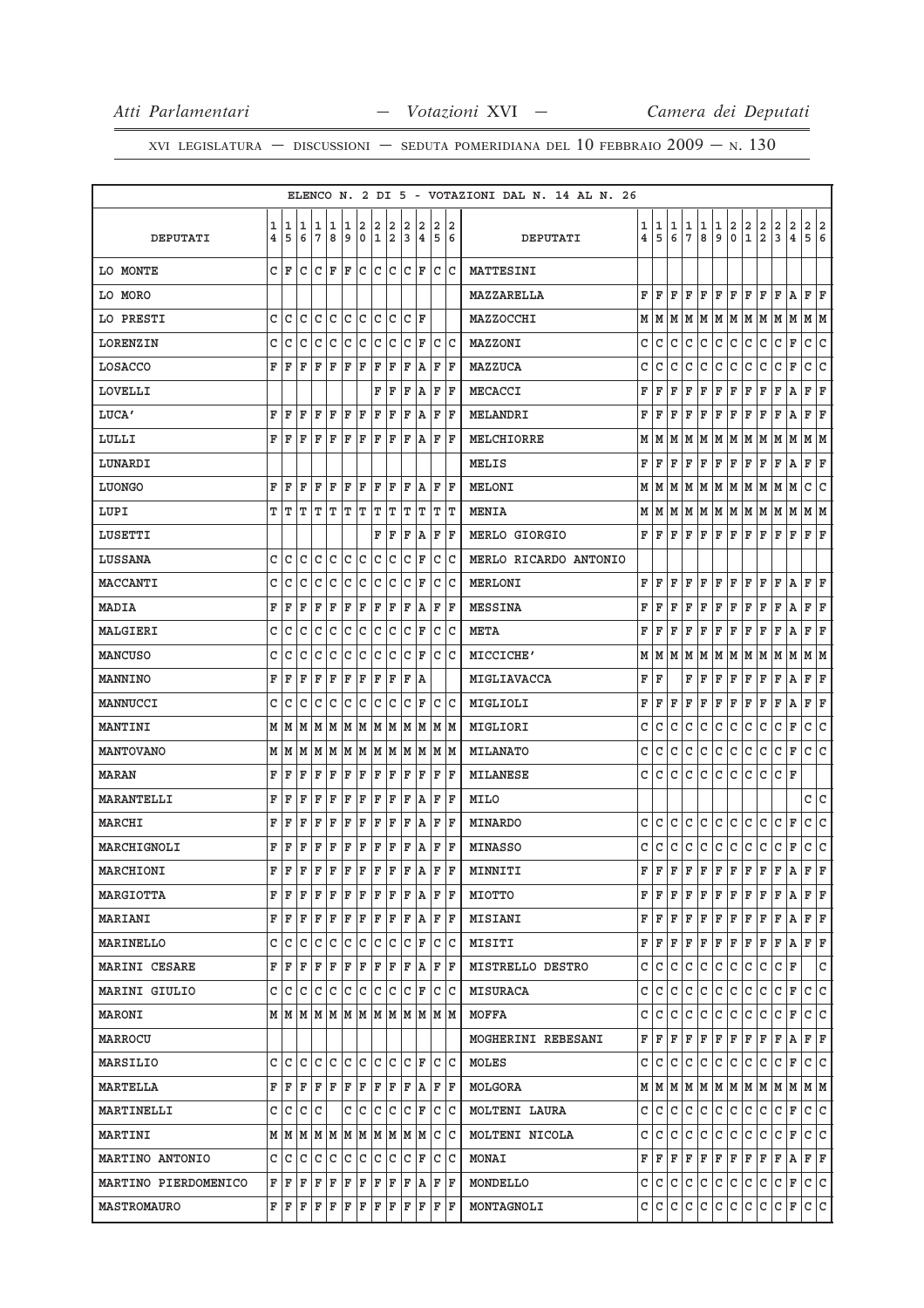|                  |                         |       |     |         |      |     |         |              |     |     |                         |     |       | ELENCO N. 2 DI 5 - VOTAZIONI DAL N. 14 AL N. 26 |                         |              |              |               |               |               |                         |               |                                                                  |                |                         |                                   |
|------------------|-------------------------|-------|-----|---------|------|-----|---------|--------------|-----|-----|-------------------------|-----|-------|-------------------------------------------------|-------------------------|--------------|--------------|---------------|---------------|---------------|-------------------------|---------------|------------------------------------------------------------------|----------------|-------------------------|-----------------------------------|
|                  | 1                       | 1     | 11  | 1       | 1    | 1   | 2       | 2            | 2   | 2   | 12                      | 2   | 12    |                                                 | 1                       | 1            | 1            |               |               |               | $\overline{\mathbf{2}}$ |               |                                                                  | 2              | $\mathbf 2$             | $\overline{a}$<br>2               |
| DEPUTATI         | $\overline{\mathbf{4}}$ | 5     | 6   | 7       | 8    | 9   | $\circ$ | ١ı.          | 2   | 3   | 4                       | 5   | 6     | DEPUTATI                                        | $\overline{\mathbf{4}}$ | 5            | $\epsilon$   | $\frac{1}{7}$ | $\frac{1}{8}$ | $\frac{1}{9}$ | $\circ$                 | $\frac{2}{1}$ | $\left  \begin{smallmatrix} 2 \ 2 \ 2 \end{smallmatrix} \right $ | $\overline{3}$ | $\overline{\mathbf{4}}$ | $\overline{5}$<br>$6\overline{6}$ |
| <b>MORASSUT</b>  | F                       | ΙF    | ΙF  | ΙF      | ΙF   | F   | ΙF      | ΙF           | F   | ΙF  | A                       |     | F  F  | PAOLINI                                         | C                       | c            | C            | C             | C             | C             | C                       | C             | C                                                                | C              | F                       | $\overline{c}$<br>C               |
| MORONI           | C                       | lc    | l C | C       | lc.  | lc. | lc.     | lc.          | Iс  | lc. | ΙF                      | lc. | ١c    | PAPA                                            | c                       | C            | C            | С             | С             | С             | C                       | С             | С                                                                | С              | F                       | lc.<br>c                          |
| MOSCA            | F                       | ΙF    | F   | F       | F    | F   | F       | F            | F   | F   | ١A                      | F   | ΙF    | PARISI ARTURO MARIO L.                          |                         |              |              |               |               |               |                         |               |                                                                  |                |                         |                                   |
| <b>MOSELLA</b>   | F                       | F     | F   | F       | F    | F   | F       | F            | F   | F   | A                       | F   | ΙF    | PARISI MASSIMO                                  | c                       | С            | С            | С             | С             | С             | C                       | C             | С                                                                | c              | F                       | C<br>c                            |
| MOTTA            | F                       | ΙF    | F   | F       | F    | ΙF  | F       | F            | F   | ΙF  | ١A                      | F   | ΙF    | PAROLI                                          | c                       | С            | С            | С             | С             | c             | c                       | С             | С                                                                | С              | F                       | c<br>C                            |
| MOTTOLA          | C                       | C     | C   | C       | C    | C   | c       | $\mathtt{C}$ | lc. | C   | ΙF                      | С   | lc    | <b>PASTORE</b>                                  | C                       | С            | С            | C             | C             | C             | c                       | C             | C                                                                | C              | F                       | C<br>C                            |
| <b>MUNERATO</b>  | C                       | C     | C   | C       | C    | C   | C       | C            | C   | C   | ΙF                      | C   | lc    | <b>PATARINO</b>                                 | C                       | C            | $\mathtt{C}$ | $\mathtt{C}$  | $\mathtt{C}$  | C             | $\mathtt{C}$            | $\mathtt{C}$  | $\mathtt{C}$                                                     | С              | F                       | C<br>C                            |
| MURA             | F                       | F     | F   | F       | ΙF   | F   | ΙF      | F            | F   | F   | A                       | F   | ΙF    | PECORELLA                                       | C                       | C            | C            | С             | С             | С             | С                       | С             | C                                                                | С              | F                       | $\mathtt{C}$<br>C                 |
| <b>MURER</b>     | F                       | ΙF    | ΙF  | ΙF      | ΙF   | ΙF  | ΙF      | lF.          | ΙF  | ΙF  | A                       | ΙF  | ١F    | <b>PEDOTO</b>                                   | F                       | F            | F            | F             | F             | F             | F                       | F             | F                                                                | F              | Α                       | F F                               |
| <b>MURGIA</b>    |                         |       |     |         |      |     |         |              |     |     |                         |     |       | PELINO                                          | С                       | С            | С            | С             | С             | С             | С                       | С             | С                                                                | С              | F                       | С<br>C                            |
| <b>MUSSOLINI</b> | c                       | lc    | C   | C       | lc.  | lc. | lc.     |              | c c |     | $ {\tt C}\, $ F         |     | c c   | <b>PELUFFO</b>                                  | F                       | F            | F            | F             | F             | F             | F                       | F             | F                                                                | F              | Α                       | F<br>F                            |
| <b>NACCARATO</b> | F                       | ΙF    | F   | F       | F    | ΙF  | F       | ΙF           | ΙF  | ΙF  | ١A                      | F   | ΙF    | PEPE ANTONIO                                    | С                       | С            | С            | С             | c             | С             | c                       | C             | C                                                                | С              | F                       | С<br>C                            |
| <b>NANNICINI</b> | F                       | F     | ΙF  | F       | ΙF   | ΙF  | F       | F            | F   | F   | lA.                     | ΙF  | ΙF    | PEPE MARIO (PD)                                 | F                       | F            | F            | F             | F             | F             | F                       | F             | F                                                                | F              | Α                       | F F                               |
| NAPOLI ANGELA    | C                       | lc    | C   | C       | C    | lc  | С       | C            | C   | C   | F                       | С   | c     | PEPE MARIO (PDL)                                |                         |              |              |               |               |               |                         |               |                                                                  |                |                         |                                   |
| NAPOLI OSVALDO   | C                       | C     | C   | C       | C    | c   | C       | C            | C   | C   | ΙF                      | C   | ١c    | <b>PERINA</b>                                   | C.                      | C            | c            | C             | C             | c             | c                       | c             | C                                                                | c              | F                       | c<br>C                            |
| NARDUCCI         | F                       | ΙF    | ΙF  | ΙF      | ΙF   | ΙF  | F       | ΙF           | ΙF  | ΙF  | A                       | ΙF  | ΙF    | <b>PES</b>                                      |                         |              |              |               |               |               |                         |               |                                                                  |                |                         |                                   |
| <b>NARO</b>      | F                       | ١F    |     |         |      |     | F       | ΙF           | ΙF  | F   | A                       | F   | ΙF    | <b>PESCANTE</b>                                 | М                       | м            | М            | М             |               |               |                         |               | $M$ $M$ $M$ $M$ $M$ $M$                                          |                | М                       | M M                               |
| <b>NASTRI</b>    | C                       | C     | c   | C       | lc.  | lc. | lc.     | C            | lc  | C   | F                       |     | C C   | PETRENGA                                        | с                       | С            | С            | С             | c             | С             | c                       | C             | C                                                                | C              | F                       | C<br>∣c                           |
| <b>NEGRO</b>     | C                       | C     | C   | C       | C    | C   | C       | C            | C   | C   | ΙF                      | C   | lc    | PEZZOTTA                                        | F                       | F            | F            | F             | F             | F             | F                       |               | F                                                                | F              | Α                       | F<br>F                            |
| NICCO            | F                       | ΙF    | ΙF  | F       | ΙF   | F   | F       | F            | F   | F   | A                       | F   | ΙF    | <b>PIANETTA</b>                                 | C                       | С            | С            | С             | С             | C             | $\mathtt{C}$            | C             | C                                                                | C              | F                       | C<br>C                            |
| <b>NICOLAIS</b>  | F                       | ΙF    | F   | F       | ΙF   | F   | F       | F            | F   | F   | A                       | F   | ١F    | PICCHI                                          | С                       | С            | C            | С             | C             | С             | C                       | С             | C                                                                | c              | F                       | c<br>C                            |
| NICOLUCCI        | C                       | ١c    | C   | C       | c    | c   | C       | C            | lc  | C   | ΙF                      | C   | ١c    | <b>PICCOLO</b>                                  | F                       | F            | F            | F             | F             | F             | F                       | F             | F                                                                | F              | Α                       | F<br>F                            |
| NIRENSTEIN       | c                       | lc.   | lc. | lc.     | lc.  | lc. | lc.     |              | c c |     | IC IF                   |     | c c   | PICIERNO                                        | F                       | F            | F            | F             | F             | F             | F                       | F             | F                                                                | F              | Α                       | F F                               |
| NIZZI            |                         |       |     |         |      |     |         |              |     |     |                         |     |       | PIFFARI                                         | F                       | F            | F            | F             | F             | F             | F                       | F             | F                                                                |                | Α                       |                                   |
| <b>NOLA</b>      | c                       | Iс    | C   | c c     |      | c c |         |              | c c |     | $ C $ F                 |     | c c   | PILI                                            | c                       | С            | С            | с             | c             | C             | C                       | C             | C                                                                | C              | F                       | c<br>C                            |
| <b>NUCARA</b>    | C                       | c     |     |         |      |     |         |              |     |     | c c c c c c c c c F c c |     |       | PINI                                            | C                       | $\mathtt{C}$ | $\mathtt{C}$ | C             | C             | $\mathtt{C}$  | C                       | C             | C                                                                | C              | F                       | c c                               |
| OCCHIUTO         | F                       | ΙF    | ΙF  | F       | ΙF   | F   | F       | F            | F   | ΙF  | A                       | F   | ΙF    | PIONATI                                         | c                       | C            | с            | С             | C             | c             | C                       | С             | C                                                                | C              | F                       | c c                               |
| OLIVERIO         | F                       | ΙF    | F   | F       | ΙF   | F   | ΙF      | F F          |     |     | F A                     |     | F   F | <b>PIROVANO</b>                                 | c                       | С            | С            | С             | С             | C             | c.                      | C             | С                                                                | C              | F                       | C C                               |
| OPPI             |                         | F   F |     | F       | ΙF   | F   | ΙF      | ΙF           | ΙF  | ΙF  | IС                      | F   | ١F    | PISACANE                                        | F                       | F            | F            | F             | F             | F             | F                       | F             | F                                                                | F              | F                       | F<br>ΙF                           |
| ORLANDO ANDREA   |                         |       |     |         |      |     |         |              |     |     |                         |     | FF    | PISICCHIO                                       | F                       | F            | F            | $\mathbf F$   | F             | F             | F                       | F             | F                                                                | F              | Α                       | F F                               |
| ORLANDO LEOLUCA  |                         |       |     |         |      |     |         |              |     |     |                         |     |       | PISO                                            | C                       | С            | С            | С             | С             | c             | c                       | С             | С                                                                | c              | F                       | c<br>lc.                          |
| ORSINI           |                         | c Ic  |     |         | c  c | c c |         |              | c c |     | IC IF                   | lc. |       | PISTELLI                                        |                         |              |              |               |               |               |                         |               |                                                                  |                |                         |                                   |
| PAGANO           | C                       |       | C   | lc.     | lc.  | lc. | lc.     | lc.          | Iс  | l C | ΙF                      |     | c c   | PITTELLI                                        |                         |              |              |               |               |               |                         |               |                                                                  |                |                         |                                   |
| PAGLIA           |                         |       |     |         |      |     |         |              |     |     |                         |     |       | PIZZETTI                                        | F                       | F            | F            | $\mathbf F$   | F             | $\mathbf{F}$  | F F                     |               |                                                                  | $\mathbf{F}$   | $\mathbf{F}$            | F F                               |
| PALADINI         |                         | F   F |     | F       | ΙF   | ΙF  |         |              | FF  |     | F A                     |     | F  F  | <b>PIZZOLANTE</b>                               | C                       | С            | С            | C             | c             | c             | C                       | C             | C                                                                | C              | F                       | C C                               |
| PALAGIANO        | F                       | ΙF    | ΙF  | F       | F    | F   | F       | ΙF           | ΙF  | ΙF  | ١A                      |     | FF    | POLI                                            | F                       | F            | F            | F             | F             | F             | F                       | F             | F                                                                | F              | А                       | FF                                |
| PALMIERI         |                         |       |     |         |      |     |         |              |     |     | c c c c c c c c c c c F |     | C C   | POLIDORI                                        | С                       | С            | С            | C             | C             | C             | C                       | C             | C                                                                | c              | F                       | C C                               |
| PALOMBA          | F                       | ΙF    | F   | F       | F    | F   | F       | F   F        |     |     | А                       |     | F F   | POLLASTRINI                                     | F                       | F            | F            | F             | F             | F             | F                       | F             | F                                                                | F              | Α                       | FF                                |
| PALUMBO          |                         | c  c  |     | c c c   |      | c c |         |              | c c |     | $ C $ $\mathbf{F}$      |     | c c   | POLLEDRI                                        | C                       | С            | С            | C             | C             | С             | c                       | С             | C                                                                | C              | F                       | c c                               |
| PANIZ            |                         | c c   |     | c c c c |      |     | ∣c      | c            | c   | lc. | F                       |     | c c   | POMPILI                                         |                         | F F          | F            | F             | F             |               | F F                     | F F           |                                                                  | F A            |                         | F F                               |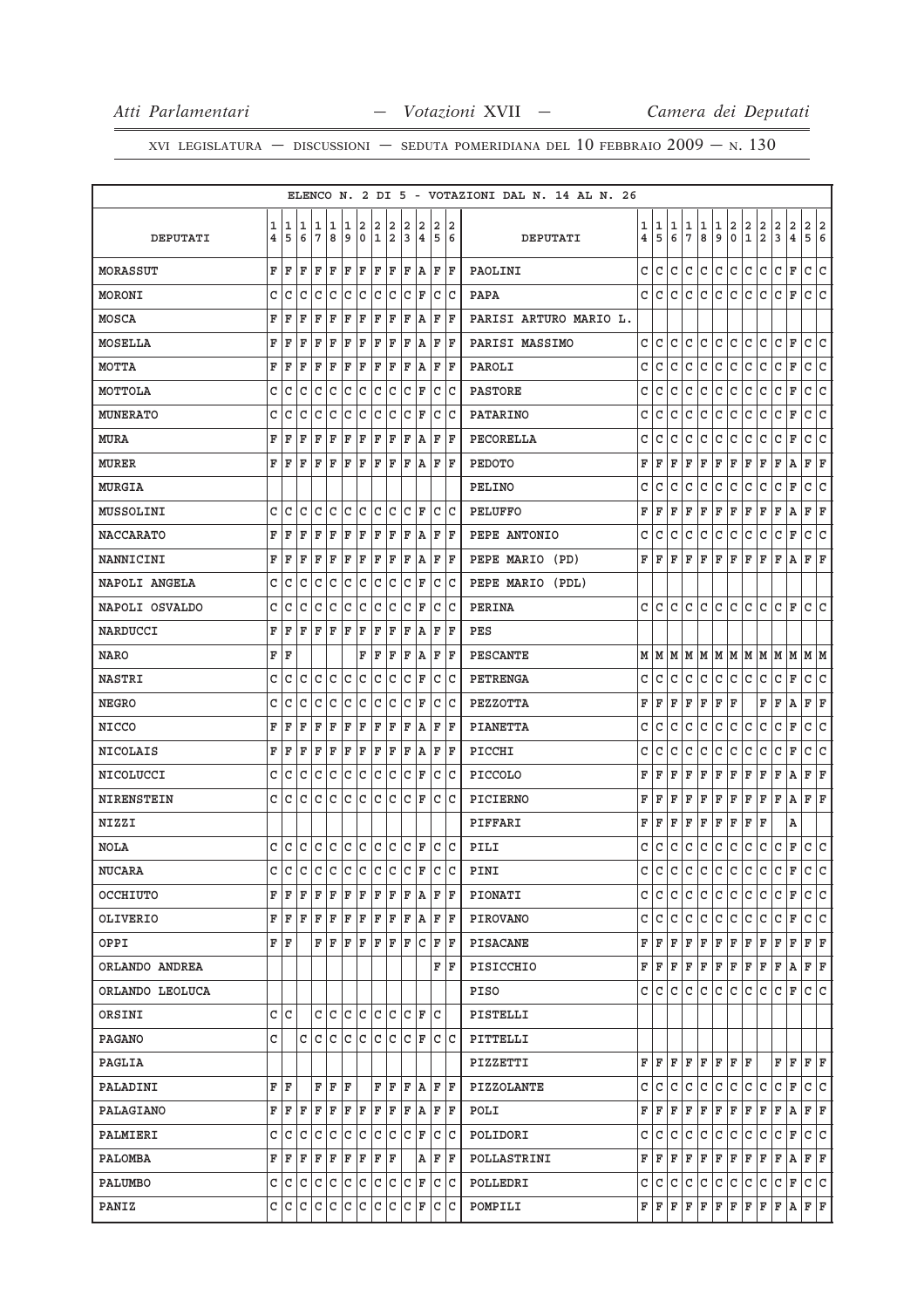|                    |              |      |                                                                             |    |                                                                                                                                                                                                                       |              |                         |                |                |              |               |                |             | ELENCO N. 2 DI 5 - VOTAZIONI DAL N. 14 AL N. 26 |                         |             |              |                 |              |              |                         |              |                         |                         |                         |                                         |
|--------------------|--------------|------|-----------------------------------------------------------------------------|----|-----------------------------------------------------------------------------------------------------------------------------------------------------------------------------------------------------------------------|--------------|-------------------------|----------------|----------------|--------------|---------------|----------------|-------------|-------------------------------------------------|-------------------------|-------------|--------------|-----------------|--------------|--------------|-------------------------|--------------|-------------------------|-------------------------|-------------------------|-----------------------------------------|
|                    | 1            | 1    | 1                                                                           | 1  | $\mathbf 1$                                                                                                                                                                                                           | 1            | $\overline{\mathbf{2}}$ | 2              | 2              | 2            | 2             | $\overline{a}$ | 2           |                                                 | 1                       | 1           | 1            | 1               | 1            | 1            | $\overline{\mathbf{2}}$ | 2            | $\overline{\mathbf{2}}$ | 2                       | $\overline{\mathbf{2}}$ | 2<br>$\overline{2}$                     |
| DEPUTATI           | 4            | 5    | 6                                                                           | 7  | 8                                                                                                                                                                                                                     | 9            |                         | 0 1            | $\overline{a}$ | 3            |               | 4 5 6          |             | DEPUTATI                                        | $\overline{\mathbf{4}}$ | 5           | 6            | $7\phantom{.0}$ | 8            | 9            | $\mathbf 0$             | $\mathbf{1}$ | $\overline{a}$          | 3                       | $\overline{4}$          | 5<br>6                                  |
| PORCINO            |              |      |                                                                             |    |                                                                                                                                                                                                                       |              |                         |                |                |              |               |                |             | <b>RUGGHIA</b>                                  | F                       | F           | F            | F               | F            | F            | F                       | F            | F                       | ΙF                      | A                       | F<br>F                                  |
| PORCU              |              |      |                                                                             |    |                                                                                                                                                                                                                       |              |                         |                |                |              |               |                |             | RUSSO ANTONINO                                  | F                       | $\mathbf F$ | F            | F               | F            | F            | F                       | ΙF           | F                       | F                       | A                       | F<br>F                                  |
| PORFIDIA           |              |      |                                                                             |    |                                                                                                                                                                                                                       |              |                         |                |                |              |               | F              | ΙF          | RUSSO PAOLO                                     | C                       | C           | C            | C               | C            | C            | C                       | C            | C                       | C                       | F                       | c<br>c                                  |
| <b>PORTA</b>       |              | FF   | ΙF                                                                          |    | F F F F F F F A                                                                                                                                                                                                       |              |                         |                |                |              |               | FF             |             | <b>RUVOLO</b>                                   | F                       | $\mathbf F$ | F            | F               | F            | ΙF           | F                       | ΙF           | F                       | F                       | Α                       | F<br>F                                  |
| <b>PORTAS</b>      |              |      |                                                                             |    |                                                                                                                                                                                                                       |              |                         |                |                |              |               |                |             | <b>SAGLIA</b>                                   | C                       | C           | C            | C               | C            | $\mathsf{C}$ | c                       | lc           | C                       | lc                      | F                       | $\mathtt{C}$<br>$\overline{\mathsf{c}}$ |
| PRESTIGIACOMO      |              |      | $M$   $M$   $M$   $M$   $M$   $M$   $M$   $M$   $M$   $M$   $M$   $M$   $M$ |    |                                                                                                                                                                                                                       |              |                         |                |                |              |               |                |             | SALTAMARTINI                                    | C                       | C           | C            | C               | C            | C            | C                       | lc           | C                       | C                       | F                       | C<br>c                                  |
| PROIETTI COSIMI    | C            | C    | с                                                                           | C  | l C                                                                                                                                                                                                                   | C.           | C                       | c              | C              | $\mathsf{C}$ | F             | C C            |             | SALVINI                                         | C                       | C           | C            | C               | C            | $\mathsf{C}$ | lc.                     | lc           | C                       | lc                      | $\mathbf F$             | c<br>c                                  |
| PUGLIESE           | c            | C    | C                                                                           | C  | С                                                                                                                                                                                                                     | С            | c                       | C              | c              | c            | F             | c Ic           |             | <b>SAMMARCO</b>                                 | C                       | C           | C            | C               | C            | C            | C                       | C            | C                       | C                       | F                       | C<br>c                                  |
| <b>QUARTIANI</b>   | F            | F    | F                                                                           | F  | F                                                                                                                                                                                                                     | F            | F                       | F              | F              | F            | A             | FF             |             | SAMPERI                                         | F                       | F           | F            | F               | F            | F            | F                       | F            | F                       | F                       | Α                       | F<br>F                                  |
| <b>RAINIERI</b>    | c            | C    | C                                                                           | C  | С                                                                                                                                                                                                                     | C            | С                       | С              | С              | С            | F             | C C            |             | <b>SANGA</b>                                    | F                       | F           | F            | F               | F            | F            | F                       | F            | F                       | F                       | Α                       | F<br>F                                  |
| RAISI              | C            | C    | C                                                                           | C  | $\mathtt{C}$                                                                                                                                                                                                          | C            | $\mathtt{C}$            | C              | $\mathtt{C}$   | C            | F             | c  c           |             | SANI                                            | F                       | $\mathbf F$ | F            | F               | F            | ΙF           | F                       | ΙF           | F                       | F                       | A                       | F<br>F                                  |
| <b>RAMPELLI</b>    |              | C    | C                                                                           | C  | $\mathtt{C}$                                                                                                                                                                                                          | c            | $\mathtt{C}$            | C              | C              | C            | F             | lc lc          |             | <b>SANTAGATA</b>                                | F                       | F           | F            | ΙF              | F            | ΙF           | F                       | ΙF           | F                       | F                       | Α                       | F<br>F                                  |
| RAMPI              | F            | F    | F                                                                           | F  | F                                                                                                                                                                                                                     | F            | F                       | F              | F              | F            | A             | F F            |             | <b>SANTELLI</b>                                 | C                       | C           | $\mathbf C$  | $\mathsf{C}$    | $\mathsf{C}$ | C            | C                       | lc           | C                       | lc                      | F                       | $\mathbf C$                             |
| <b>RAO</b>         | F            | F    | F                                                                           | F  | F                                                                                                                                                                                                                     | F            | F                       | F              | F              | F            | ΙA            |                |             | <b>SARDELLI</b>                                 | C                       | C           | C            | C               | C            | C            | lc.                     | lc           | C                       | lc.                     | F                       | c<br>lc.                                |
| <b>RAVETTO</b>     | C            | C    | C                                                                           | C  | $\mathtt{C}$                                                                                                                                                                                                          | c            | C                       | C              | lc.            | C            | F             | C C            |             | SARUBBI                                         | F                       | F           | F            | $\mathbf F$     | F            | $\mathbf F$  | F                       | F            | F                       | ΙF                      | А                       | F<br>F                                  |
| RAZZI              | F            | F    | F                                                                           | F  | F                                                                                                                                                                                                                     | F            | F                       |                | F F F          |              | A             | FF             |             | <b>SAVINO</b>                                   |                         |             |              |                 |              |              |                         |              |                         |                         |                         |                                         |
| <b>REALACCI</b>    | F            | F    | F                                                                           | F  | F                                                                                                                                                                                                                     | F            | F                       |                |                |              | Α             | F              | ΙF          | SBAI                                            | C                       | C           | C            | C               | C            | $\mathsf{C}$ | lc.                     | lc           | C                       | lc                      | $\mathbf F$             | c<br>C                                  |
| <b>RECCHIA</b>     | F            | F    | F                                                                           | F  | F                                                                                                                                                                                                                     | F            | F                       |                | FF             | ΙF           | A             | F F            |             | SBROLLINI                                       | F                       | F           | F            | ΙF              | F            | ΙF           | F                       | ΙF           | F                       | F                       | A                       | F<br>F                                  |
| REGUZZONI          | $\mathtt{C}$ | C    | C                                                                           | C  | C                                                                                                                                                                                                                     | C            | C                       |                | C              | C            | F             | $\mathsf{C}$   | C           | <b>SCAJOLA</b>                                  | M                       | M           | M            | M               | MM           |              |                         |              | $ M M $ M $ M$          |                         | M                       | MM                                      |
| REPETTI            | c            | C    | C                                                                           | C  | С                                                                                                                                                                                                                     | С            | С                       | С              | С              | c            | F             | c  c           |             | <b>SCALERA</b>                                  | C                       | C           | C            | C               | C            | C            | C                       | C            | C                       | C                       | $\mathbf F$             | lc.<br>lc.                              |
| RIA                | F            | F    | F                                                                           | F  | F                                                                                                                                                                                                                     | F            | F                       | F              | F              | F            | Α             | FF             |             | <b>SCALIA</b>                                   | C                       | C           | C            | C               | C            | C            | lc.                     | lc           | C                       | lc.                     | F                       | C<br> c                                 |
| RIGONI             | F            | ΙF   | F                                                                           | ΙF | F                                                                                                                                                                                                                     | $\mathbf{F}$ | F                       | F              | F              | F            | A             | F              | ΙF          | SCANDROGLIO                                     | C                       | C           | C            | C               | C            | C            | lc.                     | l c          | C                       | C                       | F                       | C<br>c                                  |
| <b>RIVOLTA</b>     |              | C    |                                                                             | c  | С                                                                                                                                                                                                                     | С            | С                       | C              | С              | $\mathsf{C}$ | F             | C C            |             | SCAPAGNINI                                      | C                       | C           | l c          | C               | lc.          | C            | lc.                     | lc.          | c                       | l c                     | F                       | c<br>C                                  |
| <b>ROCCELLA</b>    |              | MМ   |                                                                             |    |                                                                                                                                                                                                                       |              |                         |                |                |              |               |                |             | SCARPETTI                                       | F                       | F           | F            | F               | F            | F            | F                       | ΙF           | F                       | F                       | Α                       | F<br>F                                  |
| <b>ROMANI</b>      |              |      |                                                                             |    |                                                                                                                                                                                                                       |              |                         |                |                |              |               | C C            |             | <b>SCELLI</b>                                   | C                       | C           | $\mathsf{C}$ | $\mathtt{C}$    | $\mathtt{C}$ | $\mathtt{C}$ | c                       | c            | $\mathtt{C}$            | $\overline{\mathsf{c}}$ | F                       | c<br>c                                  |
| <b>ROMANO</b>      | $\mathbf{F}$ | F    |                                                                             |    | $\bf  F  F  F  F  F  F  F  A  $                                                                                                                                                                                       |              |                         |                |                |              |               | $\mathbf{F}$   | $\mathbf F$ | SCHIRRU                                         | F                       | F           | F            | l F             |              | F            | F                       | F            | F                       | F                       | a                       | F<br>F                                  |
| ROMELE             |              | c Ic |                                                                             |    |                                                                                                                                                                                                                       |              |                         |                |                |              |               |                |             | SCILIPOTI                                       | F                       | ΙF          | F            | F               | F            | F            | F                       | F            | F                       | F                       | Α                       | lF.<br>F                                |
| RONCHI             |              |      | $M$   $M$   $M$   $M$   $M$   $M$   $M$   $M$   $M$   $M$   $M$   $M$   $M$ |    |                                                                                                                                                                                                                       |              |                         |                |                |              |               |                |             | SERENI                                          | F                       | ΙF          | F            | F               | F            | F            | F                       | F            | F                       | F                       | Α                       | F F                                     |
| RONDINI            |              | C C  | c                                                                           |    | $ c\> c\> c\> c\> c\> $                                                                                                                                                                                               |              |                         |                |                |              | C F           | C C            |             | <b>SERVODIO</b>                                 | F                       | F           | F            | F               | F            | F            | F                       | F            | F                       | F                       | Α                       | F F                                     |
| <b>ROSATO</b>      |              |      | F F F F F F F F F F F A                                                     |    |                                                                                                                                                                                                                       |              |                         |                |                |              |               | F F            |             | SILIQUINI                                       |                         |             |              |                 |              |              |                         |              |                         |                         |                         |                                         |
| ROSSA              |              | F F  | F F F F F F F F A                                                           |    |                                                                                                                                                                                                                       |              |                         |                |                |              |               | FF             |             | SIMEONI                                         | C                       | ГC          | C            | C               | C            | lc.          | C                       | lc.          | C                       | lc.                     | F                       | c<br>C                                  |
| ROSSI LUCIANO      |              | C C  | c                                                                           | c  |                                                                                                                                                                                                                       |              | c c c                   | $ \mathtt{c} $ | C.             |              | C F           | c c            |             | SIMONETTI                                       | C                       | c           | $\mathsf{C}$ | $\mathsf{C}$    | $\mathtt{C}$ | C            | c                       | c            | C                       | lc.                     | F                       | c<br>lc.                                |
| ROSSI MARIAROSARIA |              | C C  | C                                                                           |    | $ c\> c\> c\> c\> $                                                                                                                                                                                                   |              |                         |                | c c            |              | C F           | C C            |             | SIRAGUSA                                        | F                       | ΙF          | F            | F               | F            | F            | F                       | F            | F                       | F                       |                         | A F F                                   |
| ROSSO              | $\mathsf{C}$ | C    | C                                                                           |    | $C C C C C C $                                                                                                                                                                                                        |              |                         |                |                |              | C F           | C C            |             | SISTO                                           | C                       | ГC          | C            | C               | C            | C            | lc.                     | l C          | C                       | lc.                     | F                       | c c                                     |
| <b>ROSSOMANDO</b>  |              | FF   | $ \mathbf{F} $                                                              |    | $F$ $F$ $F$ $F$ $F$ $F$ $F$ $A$                                                                                                                                                                                       |              |                         |                |                |              |               | FF             |             | SOGLIA                                          | C                       | C           | lc.          | lc.             | C            | c            | c                       | c            | C                       | lc.                     | F                       | c c                                     |
| ROTA               |              | FF   |                                                                             |    | $\mathbf{F} \left[ \mathbf{F} \left  \mathbf{F} \right. \right  \mathbf{F} \left  \mathbf{F} \right. \left  \mathbf{F} \right. \left  \mathbf{F} \right. \left  \mathbf{F} \right. \left  \mathbf{A} \right. \right]$ |              |                         |                |                |              |               | FF             |             | SORO                                            | F                       | F           | F            | F               | F            | F            | F                       | F            | F                       | F                       | ۱A                      |                                         |
| ROTONDI            |              |      | $M$   $M$   $M$   $M$   $M$   $M$   $M$   $M$   $M$   $M$   $M$   $M$       |    |                                                                                                                                                                                                                       |              |                         |                |                |              |               |                |             | SPECIALE                                        | C                       | c           |              | С               | l C          | l C          | l C                     | c            | C                       | c                       | F                       | c c                                     |
| <b>RUBEN</b>       |              |      | c c c c c c c c                                                             |    |                                                                                                                                                                                                                       |              |                         |                | $ c\> c\> $    |              | C F           | C C            |             | SPOSETTI                                        | F                       | ΙF          | ΙF           | F               | F            | ΙF           | F                       | F            | F                       | F                       | A                       | F F                                     |
| RUBINATO           |              |      | F F F F F F A                                                               |    |                                                                                                                                                                                                                       |              |                         |                |                |              | F F A A       | F  F           |             | STAGNO D'ALCONTRES                              | C                       | lc.         | c            | $\mathtt{C}$    | c            | lc.          | c                       | c            | C                       | lc.                     | F                       | c c                                     |
| RUGGERI            |              |      | F F F F F                                                                   |    |                                                                                                                                                                                                                       |              |                         |                |                |              | F F F F A F F |                |             | <b>STANCA</b>                                   |                         | C C         | c            | c               | c            | l C          |                         | С            | c                       | C F                     |                         | c c                                     |